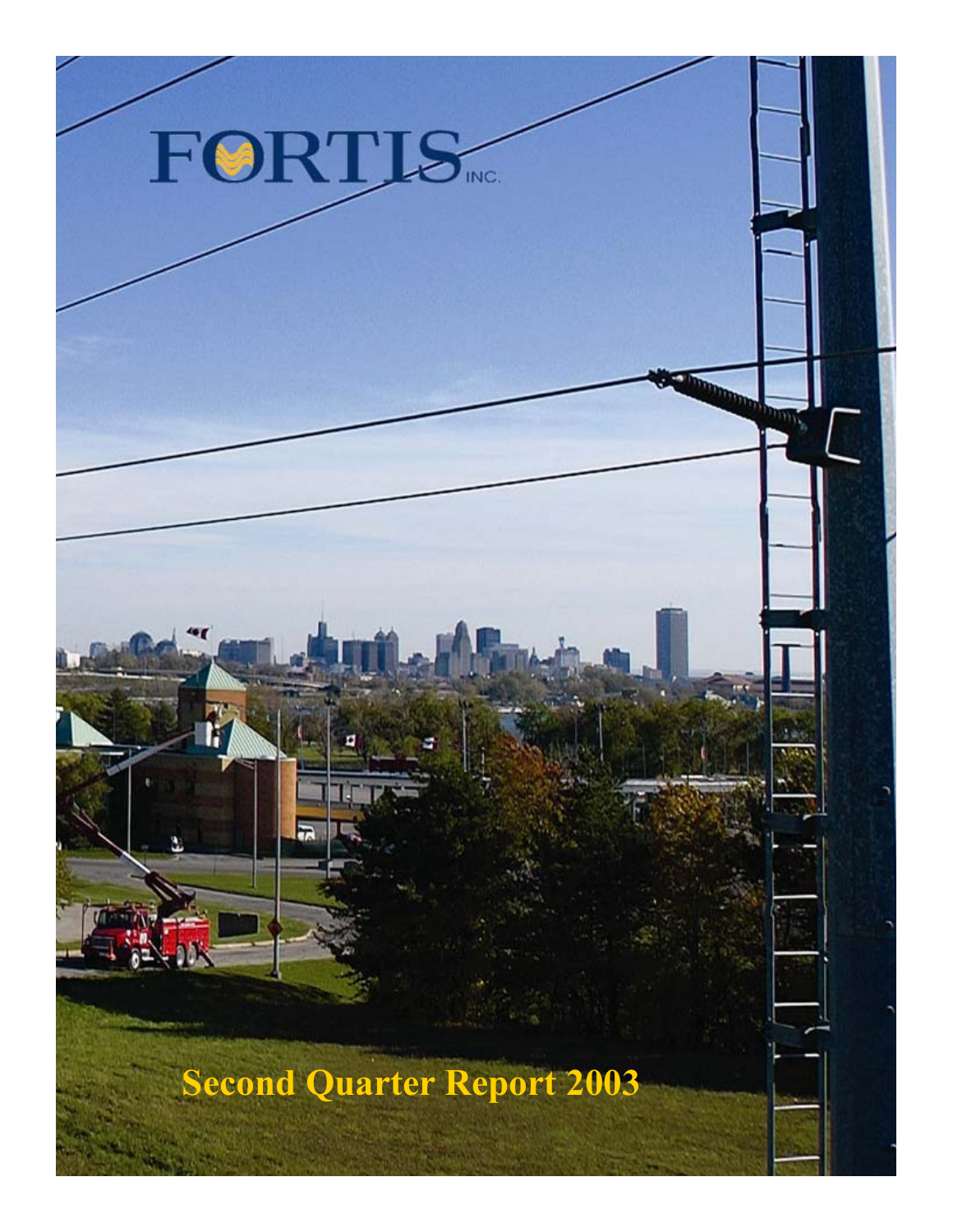

# *Dear Shareholder:*

*Earnings for the second quarter were a record \$20.8 million.* 

*All of our operating companies reported improved results over the corresponding quarter last year with the exception of BECOL where operations were impacted by lower-than-normal rainfall levels. Our acquisitions in Ontario, coupled with higher wholesale electricity prices, were major contributors to the results this quarter. Increased investment in Caribbean Utilities also added to the growth in earnings.*

*We continue to expand our electric utility business in Ontario. In April 2003, FortisOntario acquired the operations of Granite Power which distributes electricity to approximately 3,800 customers primarily situated in Ganonoque, Ontario and generates electricity from 5 hydroelectric generating stations with a combined capacity of 6 megawatts.*

*During the quarter, redevelopment of the Bishop's Falls hydroelectric plant in central Newfoundland was completed by the Exploits River Hydro Partnership. The second component of the \$65 million Partnership Project, which involves the installation of a new 30-megawatt generating unit at Abitibi-Consolidated's mill in Grand Falls-Windsor, is scheduled for completion this fall.*

*Also in the second quarter, construction of the Chalillo hydroelectric facility commenced in Belize. Scheduled for completion in 2005, the facility will enable BECOL to meet growing electricity demand and enhance the reliability of supply in Belize.* 

*To support its continued growth, Fortis raised \$125 million this quarter through the public issue of 5 million First Preference Shares. The net proceeds of the offering were used to reduce short-term debt.*

*Fortis remains committed to delivering continued earnings growth for our shareholders and enhanced service to our customers.*

*H. Stanley Marshall President and Chief Executive Officer Fortis Inc.*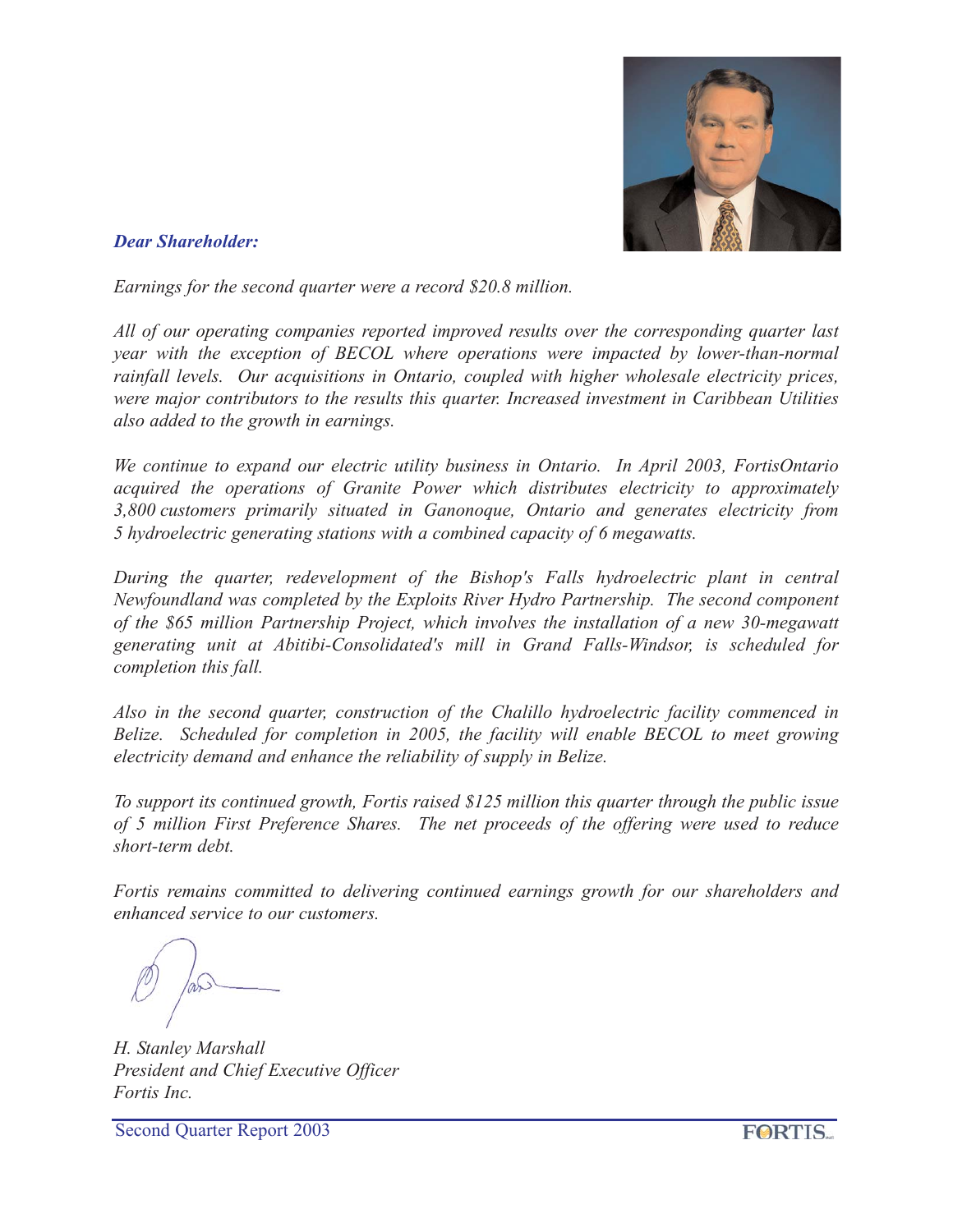| Fortis Inc.<br><b>Financial Highlights</b><br>Period Ended June 30                                                                               |         |                                |              |         |  |  |
|--------------------------------------------------------------------------------------------------------------------------------------------------|---------|--------------------------------|--------------|---------|--|--|
| (\$000s, except per share amounts)                                                                                                               |         | Quarter                        | Year-to-date |         |  |  |
|                                                                                                                                                  | 2003    | 2002                           | 2003         | 2002    |  |  |
| Revenue                                                                                                                                          | 205,582 | 166,565                        | 441,011      | 349,321 |  |  |
| Cash flow from operations <sup>(1)</sup>                                                                                                         | 39,036  | 34,033                         | 77,039       | 66,908  |  |  |
| Earnings applicable to common shares                                                                                                             | 20,796  | 16,545                         | 40,757       | 31,539  |  |  |
| Earnings per common share (\$)                                                                                                                   | 1.20    | 1.05                           | 2.36         | 2.05    |  |  |
|                                                                                                                                                  |         |                                |              |         |  |  |
|                                                                                                                                                  |         | Revenue (\$000s)               |              |         |  |  |
|                                                                                                                                                  | Quarter |                                | Year-to-date |         |  |  |
|                                                                                                                                                  | 2003    | 2002                           | 2003         | 2002    |  |  |
| Newfoundland Power                                                                                                                               | 93,861  | 91,440                         | 218,439      | 206,864 |  |  |
| FortisOntario <sup>(2)</sup>                                                                                                                     | 37,799  | 13,796                         | 79,959       | 22,356  |  |  |
| Maritime Electric <sup>(3)</sup>                                                                                                                 | 24,921  | 23,225                         | 49,896       | 48,324  |  |  |
| <b>Belize Electricity</b>                                                                                                                        | 19,064  | 20,017                         | 36,361       | 38,175  |  |  |
| Belize Electric ("BECOL")                                                                                                                        | 1,164   | 3,272                          | 3,238        | 6,093   |  |  |
| <b>Fortis Properties</b>                                                                                                                         | 26,989  | 23,241                         | 50,592       | 41,502  |  |  |
|                                                                                                                                                  |         |                                |              |         |  |  |
|                                                                                                                                                  |         | <b>Electricity Sales (GWh)</b> |              |         |  |  |
|                                                                                                                                                  | Quarter |                                | Year-to-date |         |  |  |
|                                                                                                                                                  | 2003    | 2002                           | 2003         | 2002    |  |  |
| Newfoundland Power                                                                                                                               | 1,208   | 1,190                          | 2,856        | 2,775   |  |  |
| FortisOntario <sup>(2)</sup>                                                                                                                     | 470     | 238                            | 964          | 393     |  |  |
| Maritime Electric <sup>(3)</sup>                                                                                                                 | 264     | 251                            | 532          | 536     |  |  |
| <b>Belize Electricity</b>                                                                                                                        | 79      | 71                             | 147          | 133     |  |  |
| <b>BECOL</b>                                                                                                                                     | 5       | 17                             | 14           | 29      |  |  |
| Before working capital adjustments. Certain comparative figures have been reclassified to conform with current year's<br>(1)<br>classifications. |         |                                |              |         |  |  |

(2) *Fortis' utility investments in Ontario, referred to as FortisOntario, include the operations of Canadian Niagara Power, Cornwall Electric and, as of April 1, 2003, the operating subsidiaries of Granite Power Corporation ("Granite Power"). Fortis acquired the remaining 50 per cent interest in Canadian Niagara Power on July 1, 2002 and its initial 50 per cent interest is reported on a proportionate consolidation basis up to July 1, 2002. Effective May 1, 2002, FortisOntario's distribution and generation businesses were separated as required by restructuring of the Ontario electricity industry. FortisOntario's unregulated generation business now sells its production entirely into the Ontario electricity market and its regulated distribution business meets its sales requirements from power purchased from that market. Prior to May 1, 2002, FortisOntario's generation business supplied power directly to its distribution customers. Gross revenue and electricity sales are reported at 100 per cent in both years for Canadian Niagara Power and from date of acquisition for Cornwall Electric and Granite Power.* 

Results of Maritime Electric include operations of FortisUS Energy.

*Note: Financial information in this release is presented in Canadian dollars unless otherwise specified.*

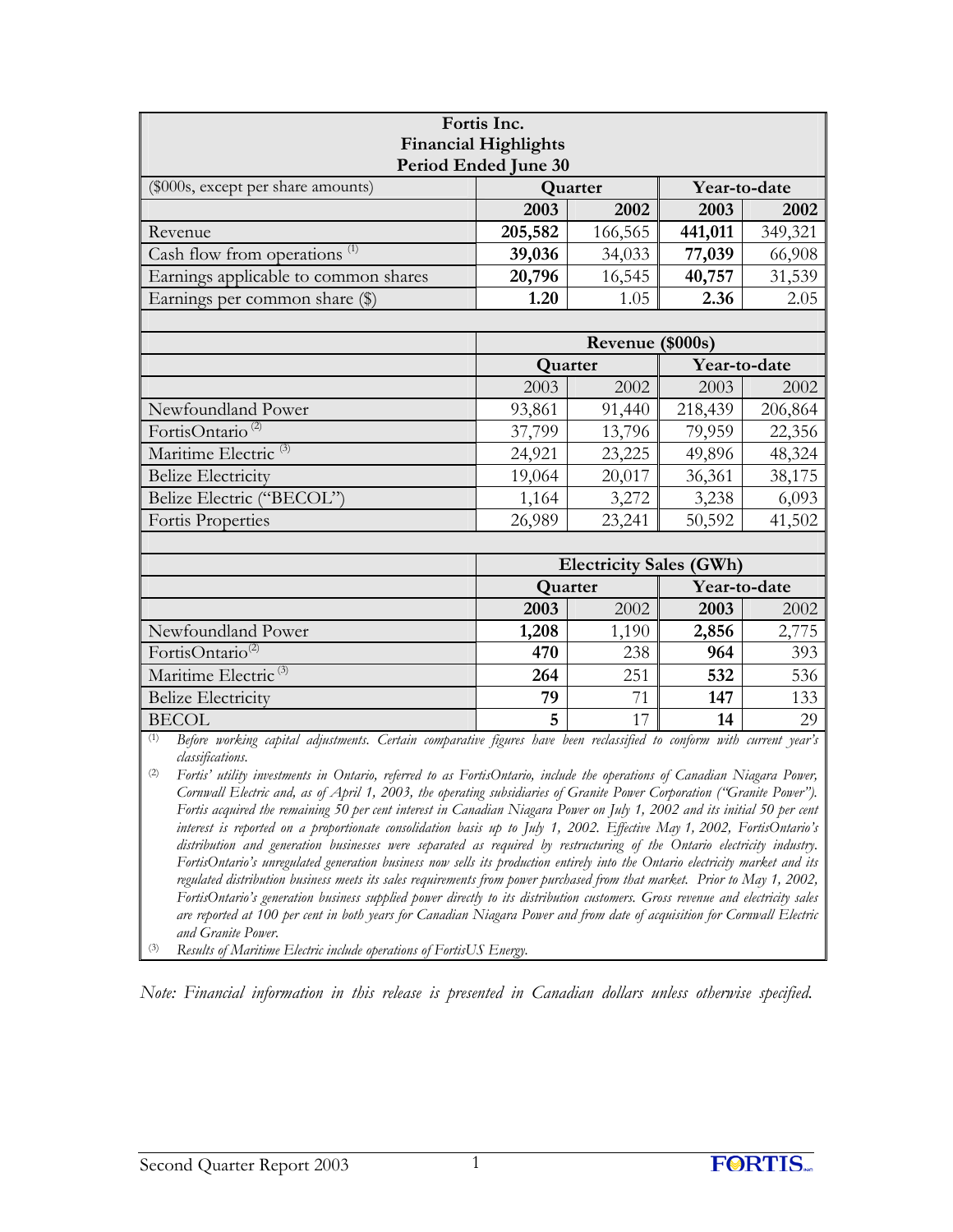Earnings applicable to common shares were 26 per cent higher than earnings of \$16.5 million for the same period last year. Year-to-date earnings grew almost 30 per cent to \$40.8 million compared to the first half of 2002. Earnings per common share were \$1.20 for the second quarter compared to \$1.05 for the second quarter last year. Year-to-date earnings per share increased more than 15 per cent to \$2.36 from \$2.05 for the same period last year.

Revenue for the second quarter was \$205.6 million compared to \$166.6 million for the second quarter last year. Year-to-date revenue was \$441.0 million, 26.2 per cent higher than the first half of 2002.

The following table outlines Fortis' segmented results for the second quarter compared to the same period last year.

| Fortis Inc.                                                                                                              |                              |             |       |             |  |  |
|--------------------------------------------------------------------------------------------------------------------------|------------------------------|-------------|-------|-------------|--|--|
| <b>Earnings Contributions (Unaudited)</b>                                                                                |                              |             |       |             |  |  |
|                                                                                                                          | Period Ended June 30         |             |       |             |  |  |
| (\$ millions)                                                                                                            | Year-to-date<br>Quarter      |             |       |             |  |  |
|                                                                                                                          | 2003                         | 2002        | 2003  | 2002        |  |  |
| <b>Earnings (Loss)</b>                                                                                                   |                              |             |       |             |  |  |
| Newfoundland Power                                                                                                       | 10.5                         | 9.1         | 20.4  | 19.4        |  |  |
| FortisOntario                                                                                                            | 3.6                          | $1.4^{(1)}$ | 8.8   | $2.5^{(1)}$ |  |  |
| Maritime Electric <sup>(2)</sup>                                                                                         | 2.3                          | 1.9         | 4.2   | 3.6         |  |  |
| <b>Belize Electricity</b>                                                                                                | 1.9                          | 1.8         | 3.0   | 3.0         |  |  |
| <b>BECOL</b>                                                                                                             | (1.4)                        | 0.5         | (2.3) | 0.5         |  |  |
| Caribbean Utilities                                                                                                      | 2.4                          | 1.3         | 4.7   | 2.4         |  |  |
| Fortis Properties                                                                                                        | 3.0                          | 2.5         | 4.2   | 3.5         |  |  |
| Corporate                                                                                                                | (1.5)                        | (2.0)       | (2.2) | (3.4)       |  |  |
| Earnings applicable to common shares                                                                                     | 20.8                         | 16.5        | 40.8  | 31.5        |  |  |
|                                                                                                                          |                              |             |       |             |  |  |
| Basic earnings per common share (\$)                                                                                     | 2.05<br>1.20<br>2.36<br>1.05 |             |       |             |  |  |
| Represents Fortis' initial 50 per cent interest in Canadian Niagara Power. The remaining 50 per cent interest was<br>(1) |                              |             |       |             |  |  |
| acquired in July 2002.                                                                                                   |                              |             |       |             |  |  |
| Results of Maritime Electric include operations of FortisUS Energy.<br>(2)                                               |                              |             |       |             |  |  |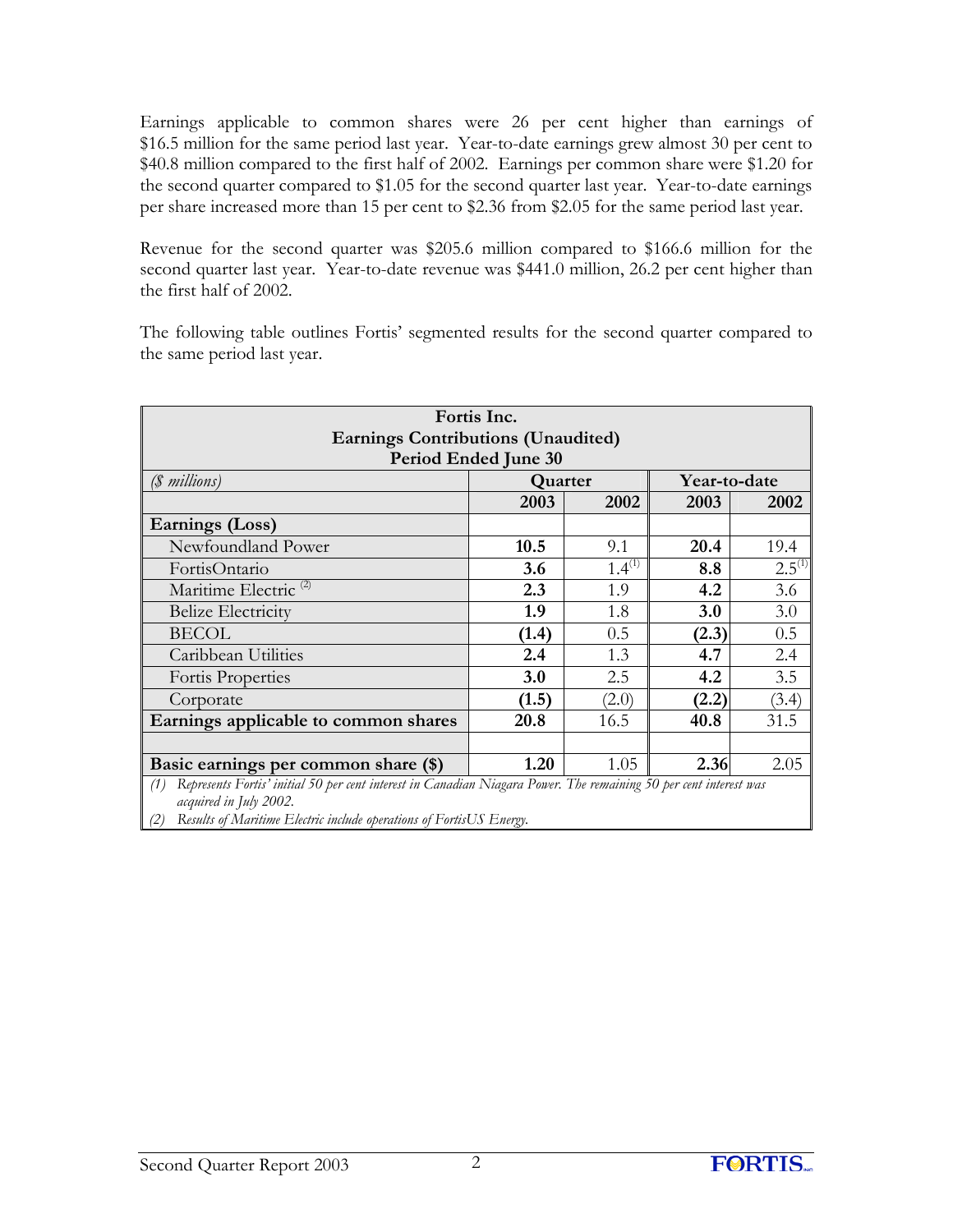# **UTILITY OPERATIONS**

## **Newfoundland Power**

| <b>Newfoundland Power</b><br><b>Financial Highlights (Unaudited)</b><br>Period Ended June 30 |       |       |       |       |  |
|----------------------------------------------------------------------------------------------|-------|-------|-------|-------|--|
| Year-to-date<br>Quarter                                                                      |       |       |       |       |  |
|                                                                                              | 2003  | 2002  | 2003  | 2002  |  |
| <b>Electricity Sales (GWh)</b>                                                               | 1,208 | 1,190 | 2,856 | 2,775 |  |
|                                                                                              |       |       |       |       |  |
| (§ Millions)                                                                                 |       |       |       |       |  |
| Revenue                                                                                      | 93.9  | 91.4  | 218.4 | 206.9 |  |
| <b>Energy Supply Costs</b>                                                                   | 51.1  | 46.6  | 126.0 | 114.1 |  |
| <b>Operating Expenses</b>                                                                    | 12.1  | 12.3  | 26.7  | 25.2  |  |
| Amortization                                                                                 | 6.4   | 10.5  | 18.0  | 21.7  |  |
| Finance Charges                                                                              | 7.5   | 6.5   | 15.0  | 13.2  |  |
| Corporate Taxes and Non-controlling Interest                                                 | 6.3   | 6.4   | 12.3  | 13.3  |  |
| <b>Earnings Contribution</b>                                                                 | 10.5  | 9.1   | 20.4  | 19.4  |  |

**Earnings***:* Newfoundland Power's earnings for the second quarter were \$10.5 million compared to \$9.1 million for the same period last year. Year-to-date earnings were \$20.4 million compared to \$19.4 million last year. In June 2003, Newfoundland Power received a ruling on its 2003 General Rate Application ("GRA") from the Newfoundland and Labrador Board of Commissioners of Public Utilities ("PUB"). The GRA resulted in an average 0.15 per cent decrease in electricity rates effective August 1, 2003. Rates were based on an allowed return on equity of 9.75 per cent compared to 9.05 per cent previously.

**Electricity sales***:* Electricity sales for the second quarter were 1,208 gigawatt hours ("GWh"), a 1.5 per cent increase compared to the same period last year. Year-to-date electricity sales were 2,856 GWh, 2.9 per cent higher than the same period last year. The Company's year-to-date residential electricity sales increased 3.0 per cent as a result of growth in the number of customers and average use. Year-to-date commercial electricity sales grew 2.8 per cent primarily as a result of growth in the number of customers and average use.

**Revenue***:* Revenue for the second quarter was \$93.9 million compared to \$91.4 million for the same period last year. Year-to-date revenue was \$218.4 million compared to \$206.9 million for the same period last year. The increase was attributable to both higher electricity sales and a 3.68 per cent electricity rate increase effective September 2002 associated with a flow through of increased purchased power costs from Newfoundland and Labrador Hydro ("Newfoundland Hydro").

Newfoundland Power's 2003 electricity rates were interim in nature until the finalization of the GRA by the PUB. On June 20, 2003, the PUB issued its final decision with respect to the GRA. The final decision resulted in a \$2.7 million rebate to customers, which has been reflected in the Company's results for the second quarter.

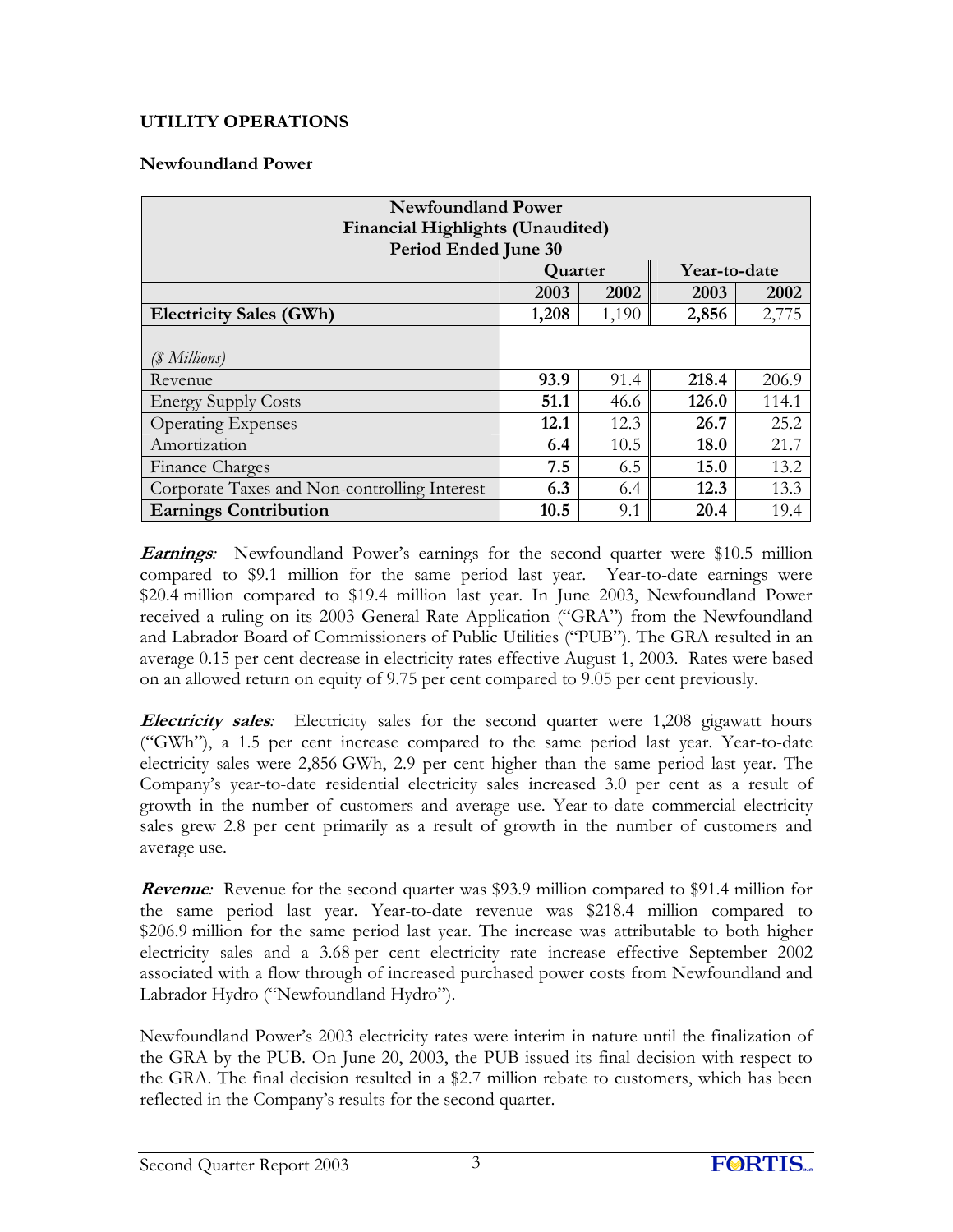**Energy Supply Costs**: Energy supply costs for the second quarter were \$51.1 million compared to \$46.6 million for the same period last year. Year-to-date energy supply costs were \$126.0 million compared to \$114.1 million last year. This increase was due to both higher electricity sales and a 6.5 per cent increase in the purchase power rate from Newfoundland Hydro. Energy supply costs for the second quarter also reflect amortization of \$1.7 million of the balance in the Company's weather normalization account.

**Operating Expenses:** Operating expenses for the second quarter were \$12.1 million compared to \$12.3 million for the same period last year. Year-to-date operating expenses were \$26.7 million compared to \$25.2 million last year. The decrease in operating expenses for the second quarter was primarily due to the PUB's decision to allow the Company to adopt the market-related method of determining pension expense. The year-to-date increase in operating costs was due to higher regulatory costs associated with the GRA and an increase in costs related to severe storms, partially offset by the reduction in pension expense. It is expected that annual pension expense will decrease by \$1.2 million.

**Amortization Expense***:* Amortization expense decreased \$4.1 million in the second quarter compared to the same period last year. Year-to-date amortization expense decreased \$3.7 million compared to the same period last year. The decrease was the result of the PUB's decision to approve the Company's proposal to reduce depreciation rates to reflect longer asset lives and to amortize, over a 3-year period, approximately \$17.0 million in excess accumulated amortization.

**Finance Charges**: Finance charges for the second quarter were \$7.5 million, a \$1.0 million increase compared to the same period last year. Year-to-date finance charges increased \$1.8 million compared to last year. In the fourth quarter of 2002, Newfoundland Power raised \$75 million through the issue of a new series of 30-year, 7.52 per cent Second Mortgage Sinking Fund Bonds. The funds were used to repay lower rate short-term borrowings, resulting in an increase in finance charges.

# **FortisOntario**

FortisOntario includes the operations of Canadian Niagara Power, Cornwall Electric and, as of April 1, 2003, the operating subsidiaries of Granite Power. Fortis acquired the remaining 50 per cent interest in Canadian Niagara Power in July 2002 and, on October 17, 2002, the Corporation acquired a 100 per cent interest in Cornwall Electric. Fortis' initial 50 per cent interest in Canadian Niagara Power is reported on a proportionate consolidation basis up to July 1, 2002. Fortis' utility investments in Ontario were reorganized during the quarter and operations continue under FortisOntario Inc., a wholly owned subsidiary of Fortis Inc.

The Ontario electricity industry was restructured in 2002. On May 1, 2002, FortisOntario's distribution and generation businesses were separated as required by the regulation. The Company's unregulated generation business now sells its entire production into the Ontario electricity market and its regulated distribution business meets its sales requirements with power purchased from that market. Prior to May 1, 2002, FortisOntario's generation business supplied power directly to its distribution customers. Its remaining generation was then sold into the wholesale electricity market in New York. As a result of the acquisitions completed in 2002, increases in wholesale electricity prices and the industry restructuring,

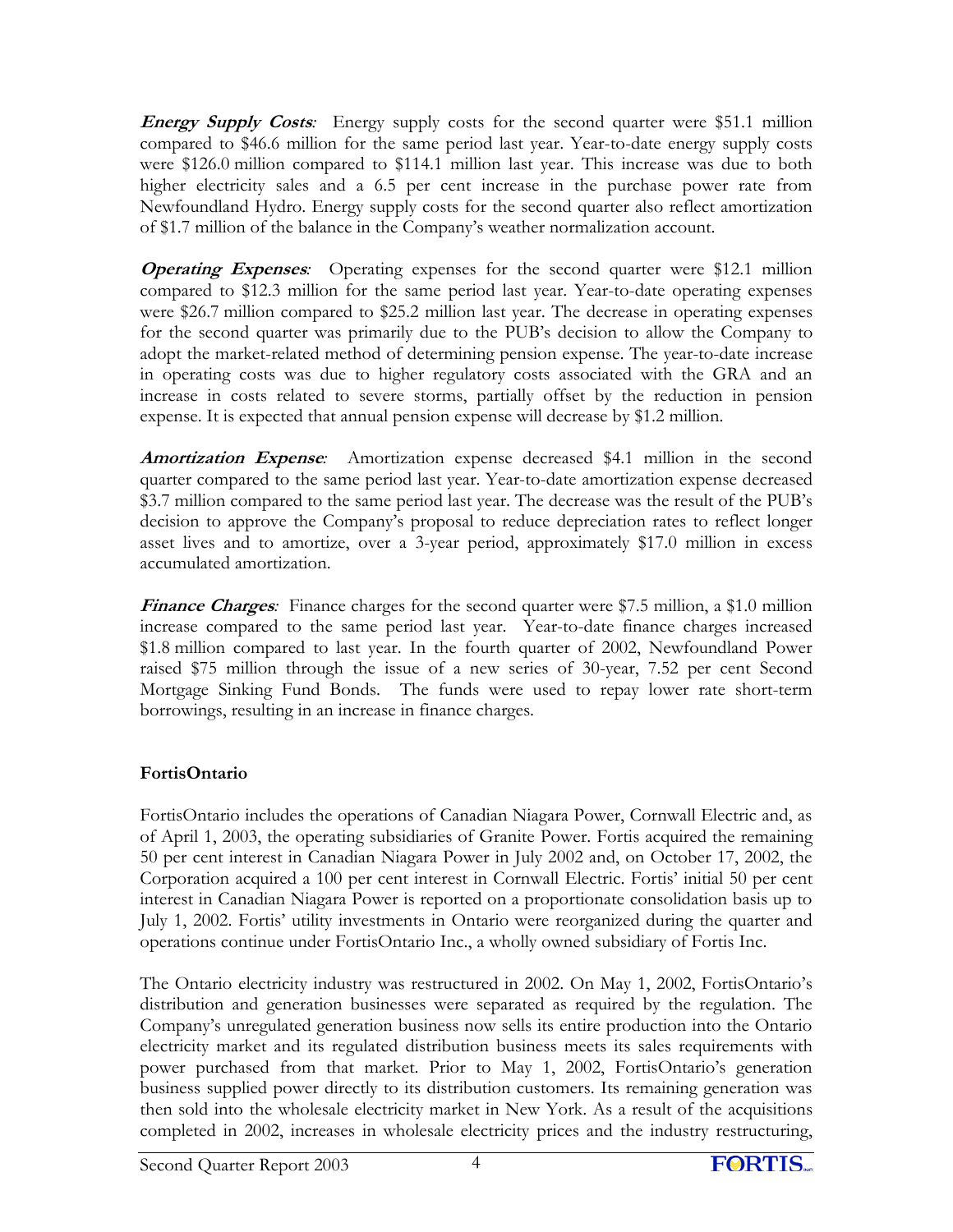electricity sales, revenue and energy supply costs are significantly higher this year compared to last year.

The following table summarizes FortisOntario's electricity sales and earnings for the second quarter. To enhance comparability, electricity sales, revenue, expenses and earnings for 2002 are reported at 100 per cent for Canadian Niagara Power while information for Cornwall Electric and Granite Power are provided from the date of acquisition only.

| FortisOntario<br><b>Financial Highlights (Unaudited)</b><br>Period Ended June 30 |                                                                                                                     |      |              |                          |         |             |               |             |
|----------------------------------------------------------------------------------|---------------------------------------------------------------------------------------------------------------------|------|--------------|--------------------------|---------|-------------|---------------|-------------|
|                                                                                  | <b>Electricity Sales</b><br>Revenue/Earnings                                                                        |      |              |                          |         |             |               |             |
|                                                                                  |                                                                                                                     |      | (GWh)        |                          |         |             | (\$ millions) |             |
|                                                                                  | Quarter                                                                                                             |      | Year-to-date |                          | Quarter |             | Year-to-date  |             |
|                                                                                  | 2003                                                                                                                | 2002 | 2003         | 2002                     | 2003    | 2002        | 2003          | 2002        |
| Wholesale                                                                        | 163                                                                                                                 | 139  | 324          | 224                      | 7.8     | 4.8         | 20.0          | 7.8         |
| Distribution                                                                     | 307                                                                                                                 | 99   | 640          | 169                      | 28.4    | 8.1         | 55.3          | 13.5        |
| Transmission <sup>(1)</sup>                                                      | -                                                                                                                   | -    |              | $\overline{\phantom{0}}$ | 1.2     | 0.8         | 2.5           | 0.8         |
| Other Revenue <sup>(2)</sup>                                                     | $\overline{\phantom{0}}$                                                                                            | -    |              |                          | 0.4     | 0.1         | 2.1           | 0.3         |
| <b>Total Sales/Revenue (Gross)</b>                                               | 470                                                                                                                 | 238  | 964          | 393                      | 37.8    | 13.8        | 79.9          | 22.4        |
| <b>Energy Supply</b>                                                             | (298)                                                                                                               | (77) | (629)        | (77)                     | (22.4)  | (4.1)       | (44.5)        | (4.1)       |
| Total Sales/Revenue (Net)                                                        | 172                                                                                                                 | 161  | 335          | 316                      | 15.4    | 9.7         | 35.4          | 18.3        |
|                                                                                  |                                                                                                                     |      |              |                          |         |             |               |             |
| <b>Operating Expenses</b>                                                        |                                                                                                                     |      |              |                          | 4.5     | 3.4         | 11.2          | 7.3         |
| Amortization                                                                     |                                                                                                                     |      |              |                          | 2.7     | 0.8         | 5.1           | 1.6         |
| Finance Charges                                                                  |                                                                                                                     |      |              |                          | 2.3     | 0.9         | 4.6           | 1.3         |
| Corporate Taxes                                                                  |                                                                                                                     |      |              |                          | 2.3     | 1.8         | 5.7           | 3.1         |
| Earnings                                                                         |                                                                                                                     |      |              |                          | 3.6     | $2.8^{(3)}$ | 8.8           | $5.0^{(3)}$ |
| (1)                                                                              | Effective May 1, 2002, FortisOntario derives revenue from its portion of total transmission assets in the Province. |      |              |                          |         |             |               |             |

(2) *Includes interest on investments, gains/losses on disposals, foreign exchange, heating and miscellaneous electricity sales.* 

The earnings contribution reported by Fortis in 2002 was 50 per cent of this amount.

**Earnings***:* FortisOntario's contribution to earnings was \$3.6 million for the second quarter compared to \$1.4 million for the same period last year. Year-to-date, FortisOntario contributed \$8.8 million compared to \$2.5 million for the same period last year. The growth in earnings results from the acquisition of the remaining 50 per cent interest in Canadian Niagara Power, increased wholesale electricity prices in Ontario and the acquisition of Cornwall Electric and Granite Power. Earnings were partially offset by the amortization of water rights which commenced upon the acquisition of the remaining 50 per cent interest in Canadian Niagara Power.

**Electricity Sales***:* Electricity sales for the second quarter were 470 GWh compared to 238 GWh for the same period last year. Year-to-date electricity sales were 964 GWh compared to 393 GWh last year. The increase in wholesale electricity sales arises from the establishment of a wholesale electricity market in Ontario as a result of industry restructuring there. The increase in distribution electricity sales relates to sales made by Port Colborne Hydro, Cornwall Electric and Granite Power.

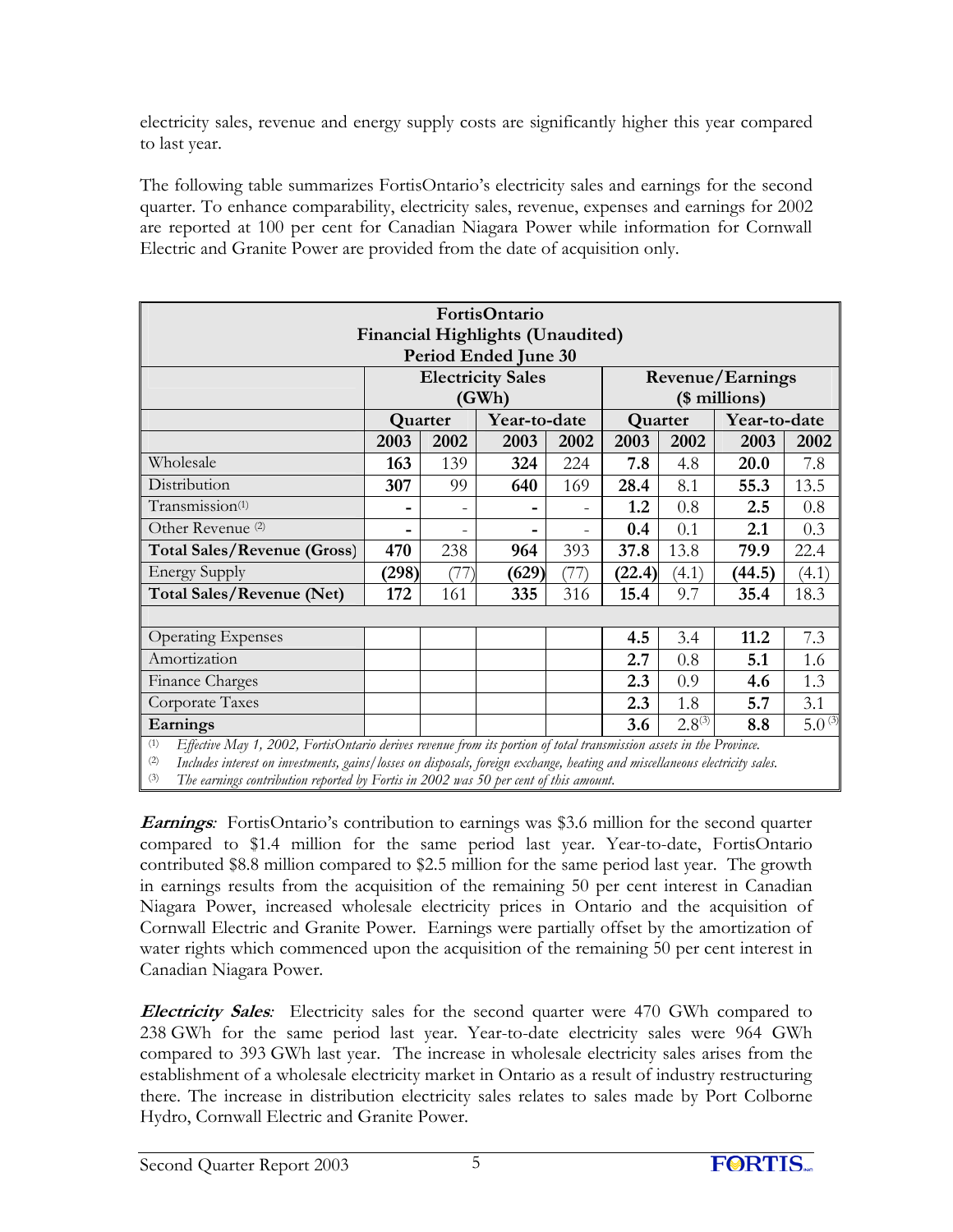**Revenue**: Revenue from wholesale electricity sales for the second quarter was \$7.8 million compared to \$4.8 million for the same period last year. Year-to-date revenue from wholesale electricity sales was \$20.0 million compared to \$7.8 million last year. The increase was due to the increase in electricity sales as well as an increase in average price received. Year-todate, the average price received was \$61.60 per megawatt hour ("MWh") compared to \$34.92 per MWh for the same period last year.

Revenue from distribution sales for the second quarter was \$28.4 million compared to \$8.1 million for the same period last year. Year-to-date revenue from distribution sales was \$55.3 million compared to \$13.5 million last year. The increase was a result of distribution sales at Port Colborne Hydro, Cornwall Electric and Granite Power.

Revenue from transmission services for the second quarter was \$1.2 million compared to \$0.8 million for the same period last year. Year-to-date revenue from transmission services was \$2.5 million compared to \$0.8 million last year. As a result of the restructuring of the Ontario electricity industry on May 1, 2002, FortisOntario now derives revenue from its portion of total transmission assets in the Province.

Other revenue for the second quarter was \$0.4 million compared to \$0.1 million for the same period last year. Year-to-date, other revenue was \$2.1 million compared to \$0.3 million last year. The increase primarily related to heating sales from the Cornwall District Heating cogeneration facility, which was acquired with Cornwall Electric in the fourth quarter of 2002.

**Energy Supply Costs**: Energy supply costs for the second quarter were \$22.4 million compared to \$4.1 million for the same period last year. Year-to-date energy supply costs were \$44.5 million compared to \$4.1 million last year. Prior to May 1, 2002, no expense was associated with purchased power as distribution sales were fully supplied from the entitlement associated with the Rankine Generating Plant. Effective May 1, 2002, Canadian Niagara Power began purchasing its power from the Independent Market Operator to supply its distribution businesses in Fort Erie and Port Colborne. Cornwall Electric purchases most of its power from Hydro Quebec while Granite Power purchases most of its power from Hydro One Networks Inc.

**Operating Expenses:** Operating expenses for the second quarter were \$4.5 million compared to \$3.4 million for the same period last year. Year-to-date operating expenses were \$11.2 million compared to \$7.3 million last year. The operating expenses of Port Colborne Hydro, Cornwall Electric and Granite Power accounted for most of this increase.

**Amortization***:* The \$3.5 million year-to-date increase in amortization expense was associated with the operations of Cornwall Electric and Granite Power and the amortization of water rights.

**Finance Charges***:* The \$3.3 million increase in finance charges year-to-date was associated with financing the acquisitions of Cornwall Electric and Granite Power and the lease costs of Port Colborne Hydro.

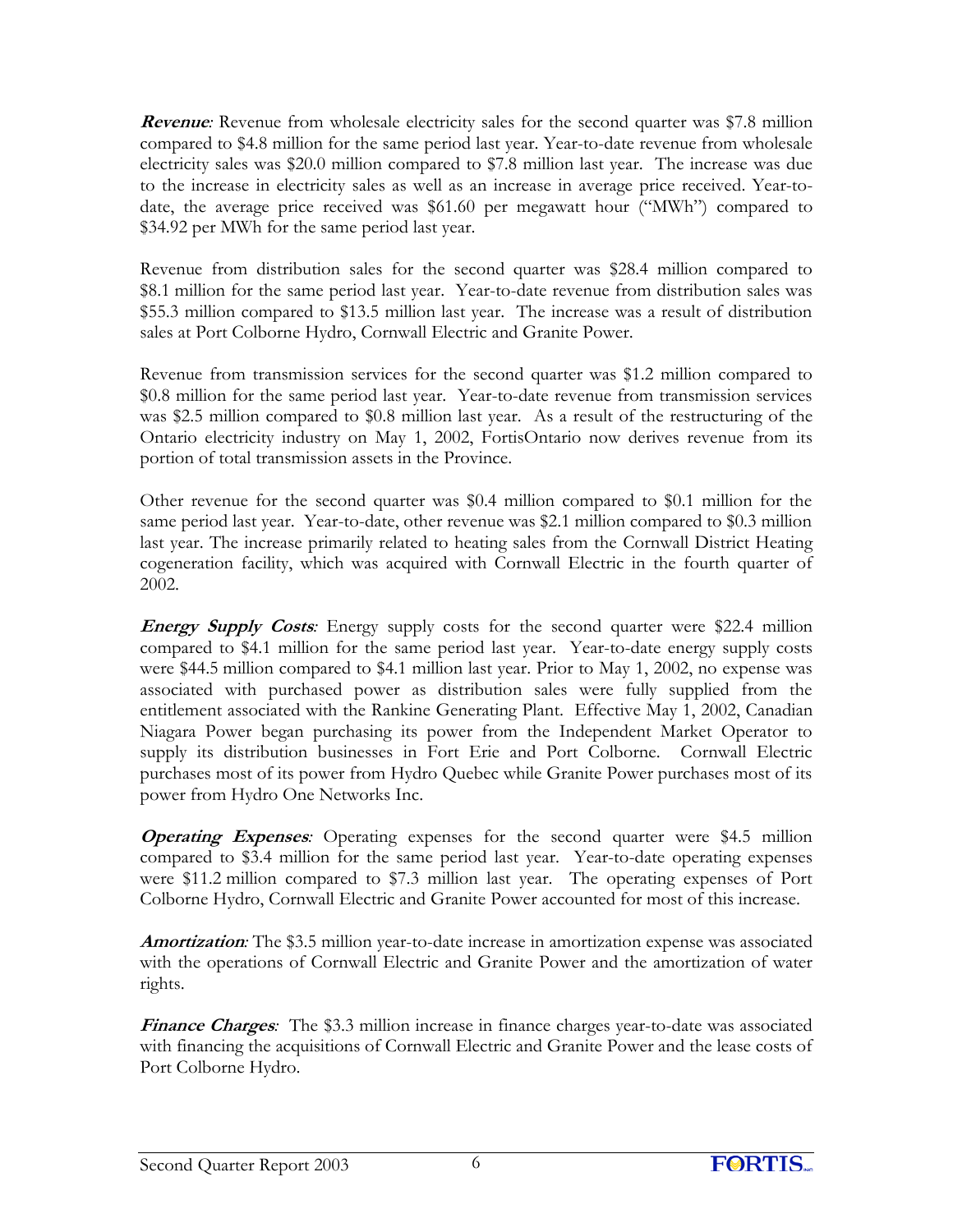# **Maritime Electric 1**

| <b>Maritime Electric</b>                   |                                         |      |      |      |  |
|--------------------------------------------|-----------------------------------------|------|------|------|--|
|                                            | <b>Financial Highlights (Unaudited)</b> |      |      |      |  |
|                                            | Period Ended June 30                    |      |      |      |  |
|                                            | Year-to-date<br>Quarter                 |      |      |      |  |
| (GWh)                                      | 2003                                    | 2002 | 2003 | 2002 |  |
| <b>Maritime Electric Electricity Sales</b> | 230                                     | 220  | 480  | 476  |  |
| <b>FortisUS Energy Electricity Sales</b>   | 34                                      | 31   | 52   | 60   |  |
|                                            |                                         |      |      |      |  |
| (§ Millions)                               |                                         |      |      |      |  |
| Revenue                                    | 24.9                                    | 23.2 | 49.9 | 48.3 |  |
| <b>Energy Supply Costs</b>                 | 12.5                                    | 12.2 | 26.2 | 25.9 |  |
| <b>Operating Expenses</b>                  | 3.8                                     | 3.0  | 6.9  | 6.3  |  |
| Amortization                               | 2.3                                     | 2.4  | 4.8  | 4.9  |  |
| Finance Charges                            | 2.3                                     | 2.1  | 4.7  | 4.6  |  |
| Corporate Taxes                            | 1.7                                     | 1.6  | 3.1  | 3.0  |  |
| <b>Earnings Contribution</b>               | 2.3                                     | 1.9  | 4.2  | 3.6  |  |

**Earnings***:* Net earnings for the second quarter were \$2.3 million compared to \$1.9 million for the same period last year. Year-to date earnings were \$4.2 million compared to \$3.6 million last year. The increase in earnings was primarily related to increased wholesale electricity prices received by FortisUS Energy which averaged US\$38.46 per MWh compared to US\$23.77 per MWh for the same period last year.

**Electricity Sales***:* Electricity sales for the second quarter on Prince Edward Island were 230 GWh, 4.5 per cent higher than electricity sales for the same period last year. Year-todate electricity sales were 480 GWh, comparable to the same period last year. The modest year-to-date increase was due to the departure of the City of Summerside as a wholesale customer on April 1, 2002. The City of Summerside contributed 26.2 GWh for the same period last year. Excluding the electricity sales to the City of Summerside, year-to-date residential sales increased 7.1 per cent and commercial sales increased 6.7 per cent compared to the same period last year. The increase in residential sales was due to an increase in average use and the increase in commercial sales was primarily the result of increased consumption in the potato processing sector*.*

Electricity sales for the second quarter for FortisUS Energy were 34 GWh compared to 31 GWh for the same period last year. Year-to-date electricity sales were 52 GWh compared to 60 GWh last year. The Company experienced lower production as a result of colder-thannormal weather conditions which led to significant freezing in the watershed area.

**Revenue***:* Revenue for the second quarter was \$24.9 million compared to \$23.2 million for the same period last year. Year-to-date revenue was \$49.9 million compared to \$48.3 million last year. The loss in revenue from the City of Summerside was offset by the increase in both residential and commercial sales and a 2.1 per cent basic rate increase on April 1, 2003. Also, the Company derived transmission revenues from third parties for the use of its

<sup>-</sup><sup>1</sup> Unless otherwise stated, results of Maritime Electric include operations of FortisUS Energy.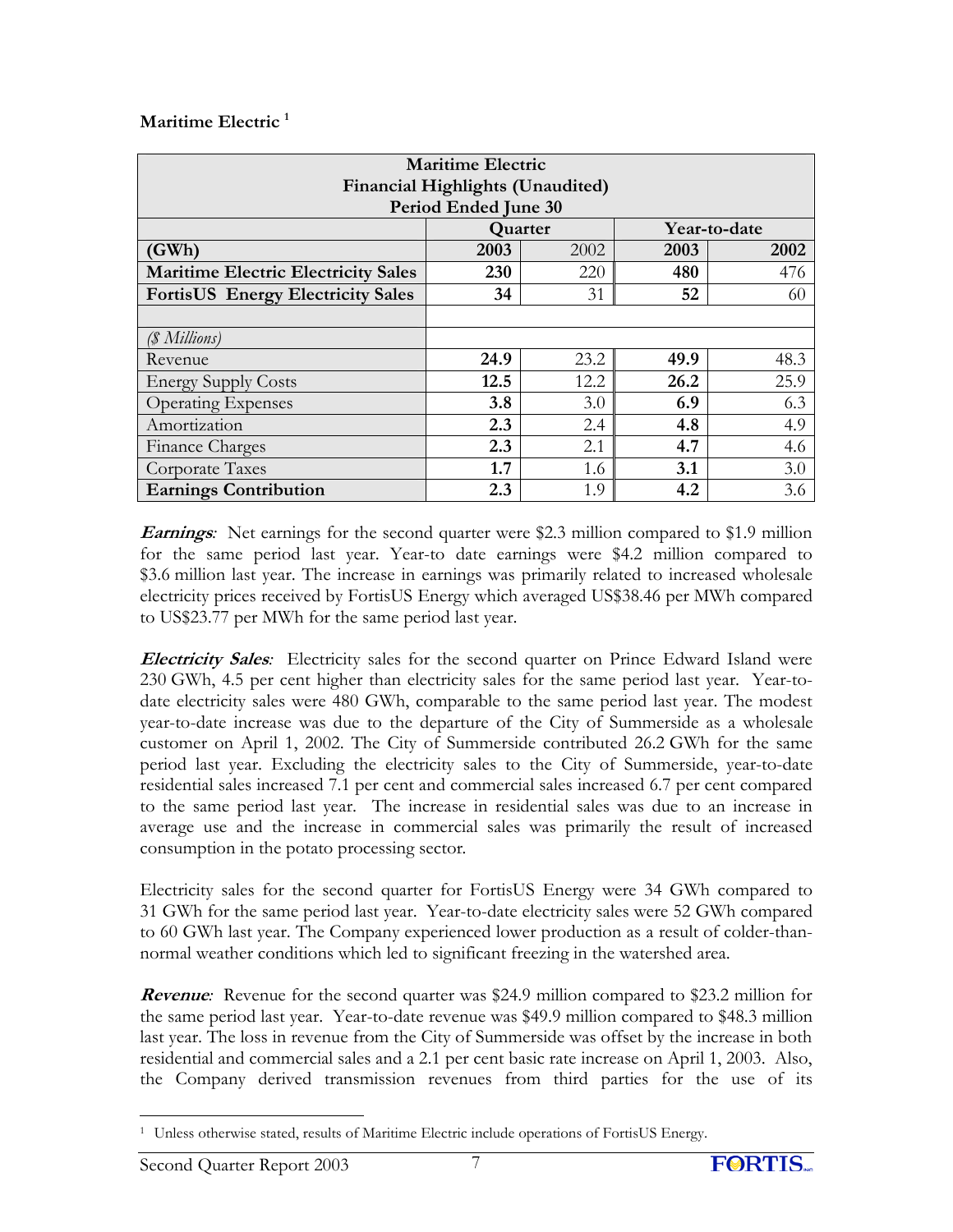transmission system. Lower year-to-date production at FortisUS Energy was offset by higher wholesale electricity prices compared to the same period last year.

**Energy Supply Costs***:* Maritime Electric purchases the majority of its energy from New Brunswick Power Corporation and Emera Inc. through several energy purchase agreements. The \$0.3 million year-to-date increase in energy supply costs was the result of increased electricity sales partially offset by a 4.7 per cent decrease in the unit cost for purchased and produced energy compared to the same period last year.

In June 2003, Maritime Electric announced its plans to construct a 50-MW generating facility on Prince Edward Island to address submarine cable loading issues and to reduce reliance on imported electricity. The targeted in-service date for this facility is late 2005.

**Operating Expenses:** Operating expenses for the second quarter were \$3.8 million compared to \$3.0 million for the same period last year. Year-to-date operating expenses were \$6.9 million compared to \$6.3 million last year. The increase was due to higher insurance premiums and increased property maintenance costs.

| <b>Belize Electricity</b><br><b>Financial Highlights (Unaudited)</b><br>Period Ended June 30 |                         |      |      |      |  |
|----------------------------------------------------------------------------------------------|-------------------------|------|------|------|--|
|                                                                                              | Year-to-date<br>Quarter |      |      |      |  |
|                                                                                              | 2003                    | 2002 | 2003 | 2002 |  |
| <b>Electricity Sales (GWh)</b>                                                               | 79                      | 71   | 147  | 133  |  |
|                                                                                              |                         |      |      |      |  |
| ( <i>§ Millions</i> )                                                                        |                         |      |      |      |  |
| Revenue                                                                                      | 19.1                    | 20.0 | 36.4 | 38.2 |  |
| <b>Energy Supply Costs</b>                                                                   | 9.5                     | 9.6  | 18.4 | 18.3 |  |
| <b>Operating Expenses</b>                                                                    | 3.4                     | 3.8  | 6.3  | 7.3  |  |
| Amortization                                                                                 | 1.8                     | 2.0  | 3.8  | 4.2  |  |
| Finance Charges                                                                              | 1.4                     | 1.7  | 3.1  | 3.5  |  |
| Corporate Taxes and Non-controlling Interest                                                 | 1.1                     | 1.1  | 1.8  | 1.9  |  |
| <b>Earnings Contribution</b>                                                                 | 1.9                     | 1.8  | 3.0  | 3.0  |  |

# **Belize Electricity**

**Earnings***:* Earnings for the second quarter were \$1.9 million compared to \$1.8 million for the same period last year. Year-to-date earnings were \$3.0 million, consistent with the previous year. Robust electricity sales and improved productivity leading to a reduction in operating expenses were partially offset by the depreciation of the United States dollar relative to the Canadian dollar compared to the same period last year.

**Electricity Sales***:* Electricity sales for the second quarter were 79 GWh, 11.2 per cent higher than the same period last year. Year-to-date electricity sales were 147 GWh, 10.5 per cent higher than the same period last year. The increase was driven by growth in the residential and streetlight segments. The continuation of the Power IV Project, which is designed to interconnect the southern part of Belize to the national grid, and the installation

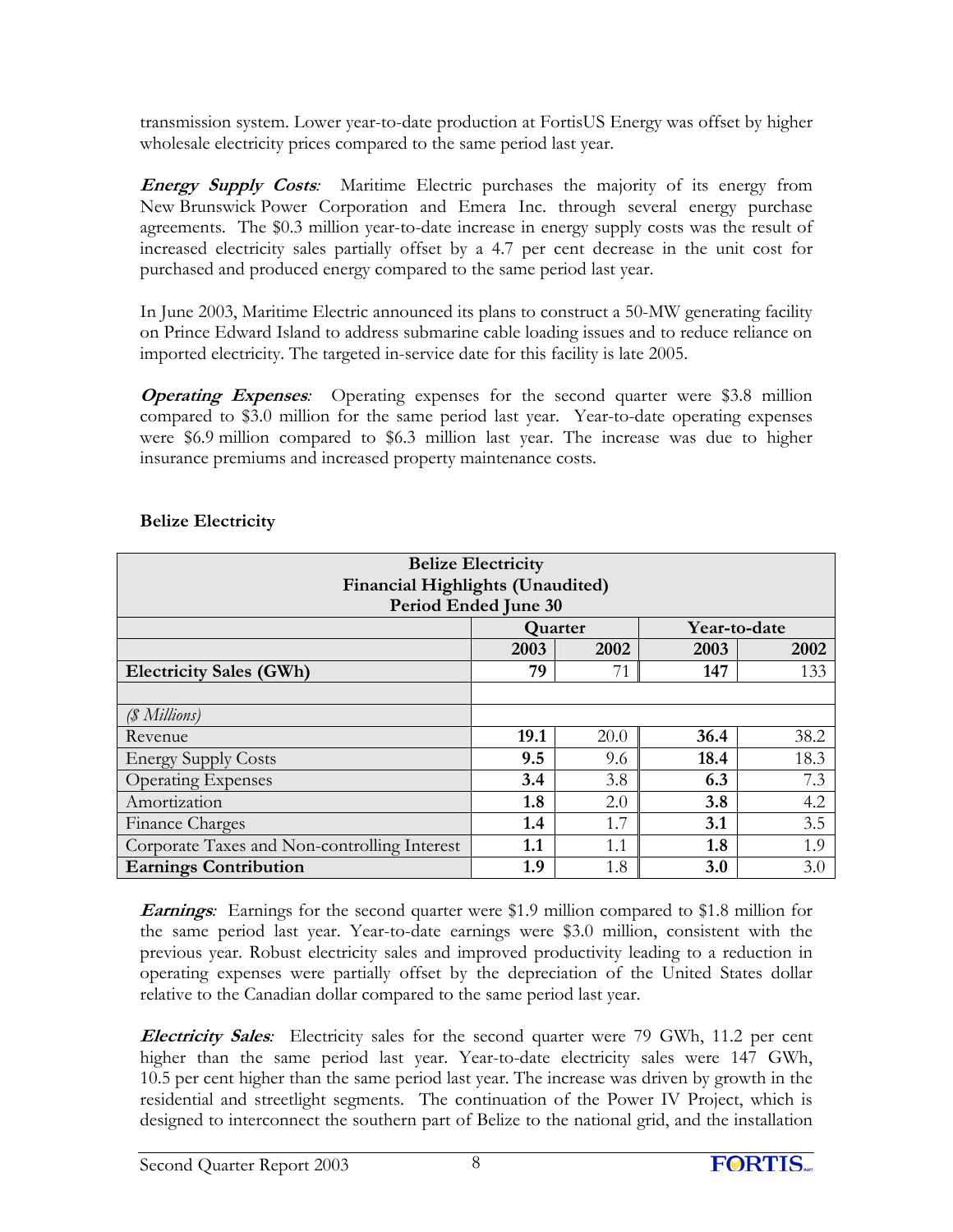of a gas turbine will continue to improve the Company's ability to meet the country's peak power demand and to provide backup capacity in case of loss of supply from any of its 3 existing energy sources.

**Revenue***:* Revenue for the second quarter was \$19.1 million compared to \$20.0 million for the same period last year. Year-to-date revenue was \$36.4 million compared to \$38.2 million last year. The increased electricity sales were offset by a reduction in electricity rates of \$0.02 per kilowatt hour ("kWh") implemented in July 2002. This reduction in rates is part of Fortis' commitment to reduce basic rates by \$0.05 over a 5-year period. Rates have been reduced by \$0.03 per kWh in total since Fortis acquired the Company in October 1999. The depreciation of the United States dollar relative to the Canadian dollar also contributed to the decrease in revenue.

**Energy Supply Costs:** Energy supply costs for the second quarter were \$9.5 million compared to \$9.6 million for the same period last year. Year-to-date energy supply costs were \$18.4 million compared to \$18.3 million last year. The increase in energy costs associated with higher electricity sales was partially offset by depreciation of the United States dollar relative to the Canadian dollar. Belize Electricity purchases the majority of its energy requirements from Comision Federal de Electricidad, the Mexican state-owned power company, and BECOL.

**Operating Expenses**: Operating expenses for the second quarter were \$3.4 million compared to \$3.8 million for the same period last year. Year-to-date operating expenses were \$6.3 million compared to \$7.3 million last year. Excluding the effect of the depreciation of the United States dollar, improved operating efficiencies and Company-wide cost cutting initiatives have resulted in a 6 per cent decrease in operating expenses this year.

**Amortization and Financing Charges***:* The modest decrease in amortization and financing charges is primarily associated with the depreciation of the United States dollar relative to the Canadian dollar.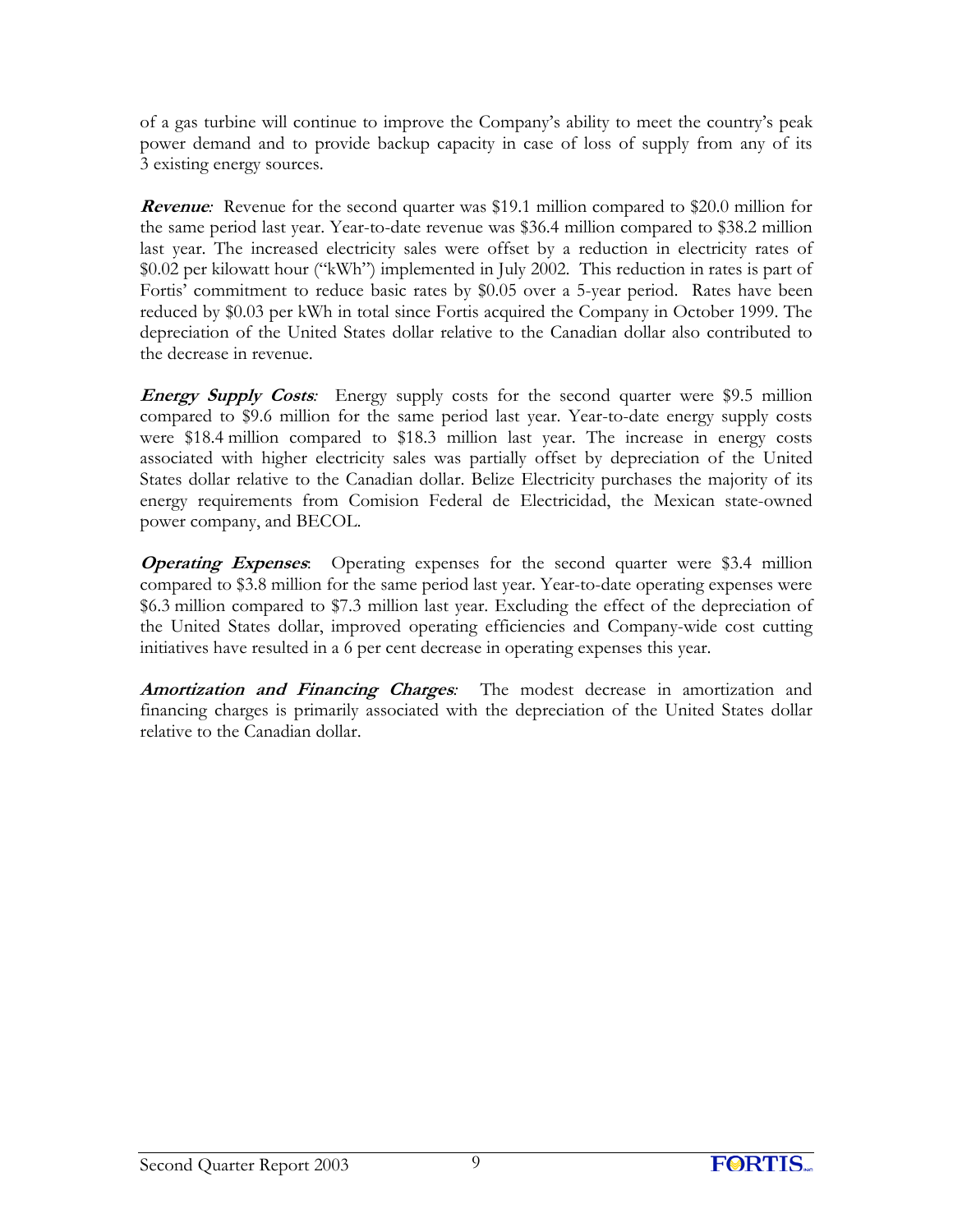# **BECOL**

| <b>BECOL</b>                            |                              |     |       |     |  |  |  |
|-----------------------------------------|------------------------------|-----|-------|-----|--|--|--|
| <b>Financial Highlights (Unaudited)</b> |                              |     |       |     |  |  |  |
| Period Ended June 30                    |                              |     |       |     |  |  |  |
| Year-to-date<br>Quarter                 |                              |     |       |     |  |  |  |
|                                         | 2003<br>2003<br>2002<br>2002 |     |       |     |  |  |  |
| <b>Energy Sales</b>                     | 5                            | 17  | 14    | 29  |  |  |  |
|                                         |                              |     |       |     |  |  |  |
| ( <i>§ Millions</i> )                   |                              |     |       |     |  |  |  |
| Revenue                                 | 1.2                          | 3.3 | 3.2   | 6.1 |  |  |  |
| <b>Operating Expenses</b>               | 0.4                          | 0.5 | 0.8   | 0.9 |  |  |  |
| Amortization                            | 0.4                          | 0.4 | 0.9   | 0.8 |  |  |  |
| Finance Charges                         | 3.9<br>1.8<br>3.8<br>1.9     |     |       |     |  |  |  |
| <b>Earnings Contribution</b>            | (1.4)                        | 0.5 | (2.3) | 0.5 |  |  |  |

BECOL's energy production in the second quarter was 5 GWh compared to 17 GWh for the same period last year. Year-to-date energy production was 14 GWh compared to 29 GWh last year. Lower-than-normal rainfall levels caused this decrease in production resulting in lower revenues and earnings. A significant amount of seasonality is associated with production at this facility with the majority of the production taking place in the second half of the year.

In April 2003, the Public Utilities Commission ("PUC") approved construction of the Chalillo Project, a hydroelectric facility which will provide BECOL with greater water storage, thereby improving the Company's ability to meet growing energy demand and enhancing reliability of supply. The PUC's approval follows the recent Court of Appeal decision which upheld the ruling of the Supreme Court of Belize confirming that appropriate approval of the Chalillo Project had been received. Construction of the Chalillo Project commenced in the second quarter with completion expected in 2005.

# **Caribbean Utilities**

| <b>Caribbean Utilities</b>               |                              |              |     |     |  |
|------------------------------------------|------------------------------|--------------|-----|-----|--|
| <b>Earnings Contribution (Unaudited)</b> |                              |              |     |     |  |
| Period Ended June 30                     |                              |              |     |     |  |
| ( <i>§ Millions</i> )                    | Year-to-date<br>Quarter      |              |     |     |  |
|                                          | 2002<br>2003<br>2003<br>2002 |              |     |     |  |
| <b>Earnings Contribution</b>             | 2.4                          | $\mathbf{z}$ | 4.7 | 2.4 |  |

In the first quarter of 2003, Fortis increased its investment in Caribbean Utilities from approximately 22 per cent to 38.2 per cent. As a result, Fortis commenced accounting for its investment in Caribbean Utilities on an equity basis. Previously, the Corporation accounted for this investment on a cost basis whereby only the dividends received from Caribbean Utilities were recorded in earnings.

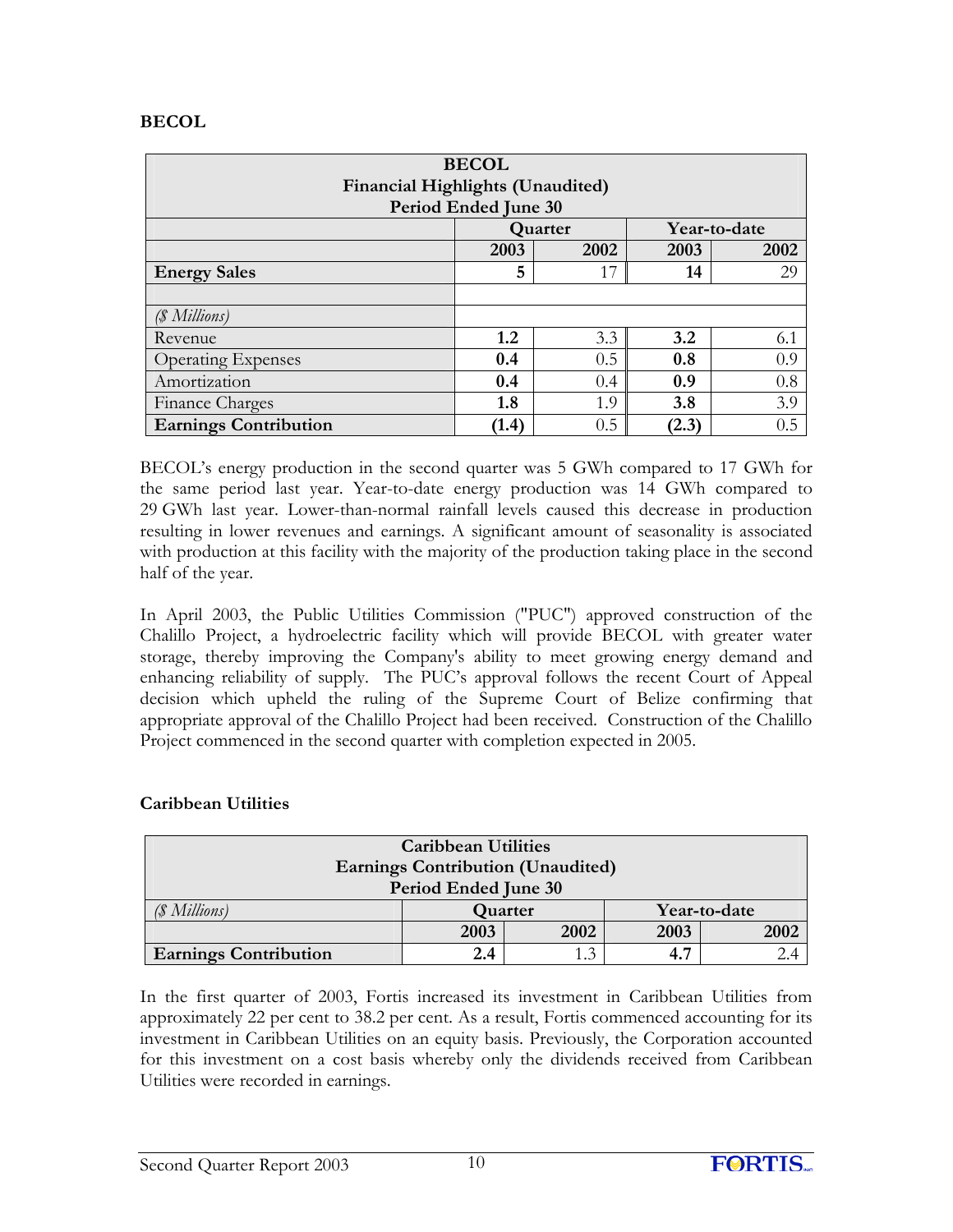# **NON-UTILITY OPERATIONS**

# **Fortis Properties**

| <b>Fortis Properties</b>                         |      |      |      |      |  |  |  |
|--------------------------------------------------|------|------|------|------|--|--|--|
| <b>Financial Highlights (Unaudited)</b>          |      |      |      |      |  |  |  |
| Period Ended June 30                             |      |      |      |      |  |  |  |
| ( <i>§ Millions</i> )<br>Year-to-date<br>Quarter |      |      |      |      |  |  |  |
|                                                  | 2003 | 2002 | 2003 | 2002 |  |  |  |
| <b>Real Estate Revenue</b>                       | 12.7 | 12.6 | 25.4 | 23.3 |  |  |  |
| <b>Hospitality Revenue</b>                       | 14.3 | 10.6 | 25.2 | 18.2 |  |  |  |
| <b>Total Revenue</b>                             | 27.0 | 23.2 | 50.6 | 41.5 |  |  |  |
| <b>Operating Expenses</b>                        | 16.4 | 14.1 | 32.6 | 26.3 |  |  |  |
| Amortization                                     | 1.1  | 0.9  | 2.1  | 2.0  |  |  |  |
| Finance Charges                                  | 4.0  | 3.7  | 8.1  | 6.8  |  |  |  |
| Corporate Taxes<br>2.5<br>2.0<br>3.6             |      |      |      |      |  |  |  |
| <b>Earnings Contribution</b>                     | 3.0  | 2.5  | 4.2  | 3.5  |  |  |  |

**Earnings***:* Earnings for the second quarter were \$3.0 million compared to \$2.5 million for the same period last year. Year-to-date earnings were \$4.2 million compared to \$3.5 million last year. This growth arises from earnings associated with properties acquired in 2002.

**Revenue**: Real estate revenue for the second quarter was \$12.7 million, comparable to the same quarter last year. Year-to-date real estate revenue grew 9 per cent over the same period last year primarily due to the acquisitions of Cabot Place in St. John's, NL and Kings Place, NB in 2002. Occupancy level in the Real Estate Division was 93.2 per cent at June 30, 2003 compared to 95.1 per cent at June 30, 2002.

Hospitality revenue for the second quarter grew to \$14.3 million, a 34.9 per cent increase compared to the same period last year. Year-to-date hospitality revenue grew to \$25.2 million, a 38.4 per cent increase compared to last year. The growth was attributable to the acquisition of the Delta St. John's Hotel and increased revenue experienced at the Four Points by Sheraton Halifax hotel. Revenue per available room ("REVPAR") for the second quarter was \$71.50 compared to \$65.02 for the same period last year. The 10 per cent increase in REVPAR was attributable to an increase in average room rate as occupancy remained consistent with the previous year.

**Operating Expenses:** Operating expenses for the second quarter were \$16.4 million compared to \$14.1 million for the same period last year. Year-to-date operating expenses were \$32.6 million compared to \$26.3 million last year. The increase in operating expenses primarily related to the properties acquired in 2002.

**Finance Charges**: Finance charges for the second quarter were \$4.0 million compared to \$3.7 million for the same period last year. Year-to-date finance charges were \$8.1 million compared to \$6.8 million last year. The increase in finance charges related to the additional debt incurred in 2002 to acquire Kings Place, Cabot Place and the Delta St. John's Hotel.

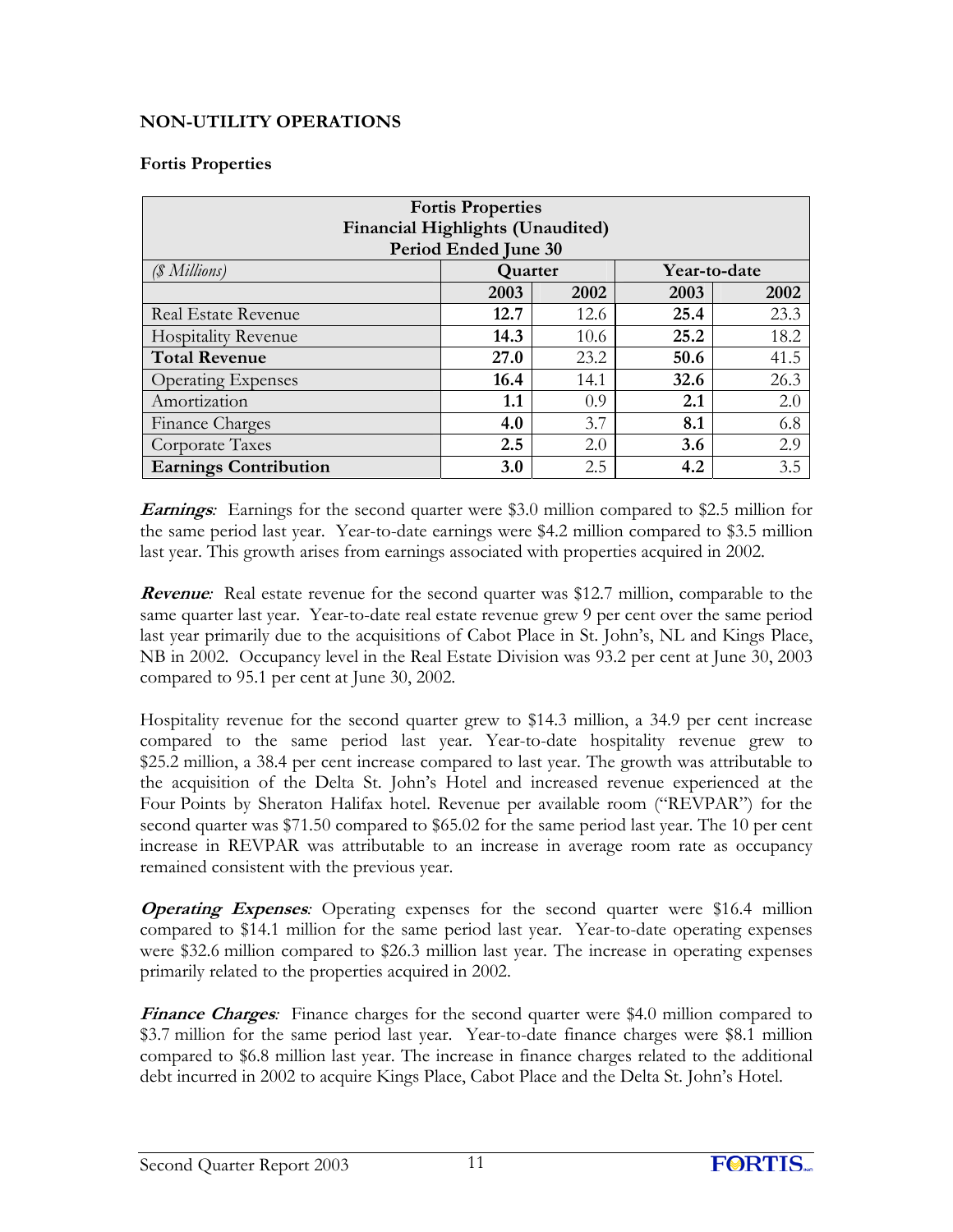# **CORPORATE**

| Corporate                     |                                         |         |              |       |  |  |
|-------------------------------|-----------------------------------------|---------|--------------|-------|--|--|
|                               | <b>Financial Highlights (Unaudited)</b> |         |              |       |  |  |
| Period Ended June 30          |                                         |         |              |       |  |  |
| (\$ Millions)                 |                                         | Quarter | Year-to-date |       |  |  |
|                               | 2003                                    | 2002    | 2003         | 2002  |  |  |
| <b>Total Revenue</b>          | 2.9                                     | 1.1     | 5.8          | 2.6   |  |  |
|                               |                                         |         |              |       |  |  |
| <b>Operating Expenses</b>     | 1.1                                     | 0.4     | 2.0          | 0.7   |  |  |
|                               |                                         |         |              |       |  |  |
| Amortization                  | 0.2                                     | 0.2     | 0.3          | 0.3   |  |  |
|                               |                                         |         |              |       |  |  |
| Finance Charges               | 3.2                                     | 3.2     | 6.3          | 6.2   |  |  |
|                               |                                         |         |              |       |  |  |
| Corporate Taxes               | (0.6)                                   | (0.7)   | (1.1)        | (1.2) |  |  |
|                               |                                         |         |              |       |  |  |
| Preference Shares Dividends   | 0.5                                     |         | 0.5          |       |  |  |
| and Non-controlling Interest  |                                         |         |              |       |  |  |
| <b>Net Corporate Expenses</b> | (1.5)                                   | (2.0)   | (2.2)        | (3.4) |  |  |
|                               |                                         |         |              |       |  |  |

The Corporate segment captures a number of expense and revenue items not specifically related to any operating segment. Included in net corporate expenses are finance costs related to debt incurred directly by Fortis Inc., other corporate expenses net of recoveries from subsidiaries, miscellaneous revenues and related income taxes.

Net corporate expenses for the second quarter totalled \$1.5 million compared to \$2.0 million for the same period last year. Year-to-date net corporate expenses totalled \$2.2 million compared to \$3.4 million last year. The \$1.2 million decrease in net corporate costs year-todate was primarily attributable to an increase in inter-company revenues associated with the Corporation's recent Ontario investments. The increase in revenues was partially offset by both an increase in operating expenses and non-controlling interest. The increase in operating expenses was primarily associated with higher salary and pension costs and increased corporate development costs. The increase in dividends on preference shares was associated with the issuance of \$125 million First Preference Shares, Series C in June 2003.

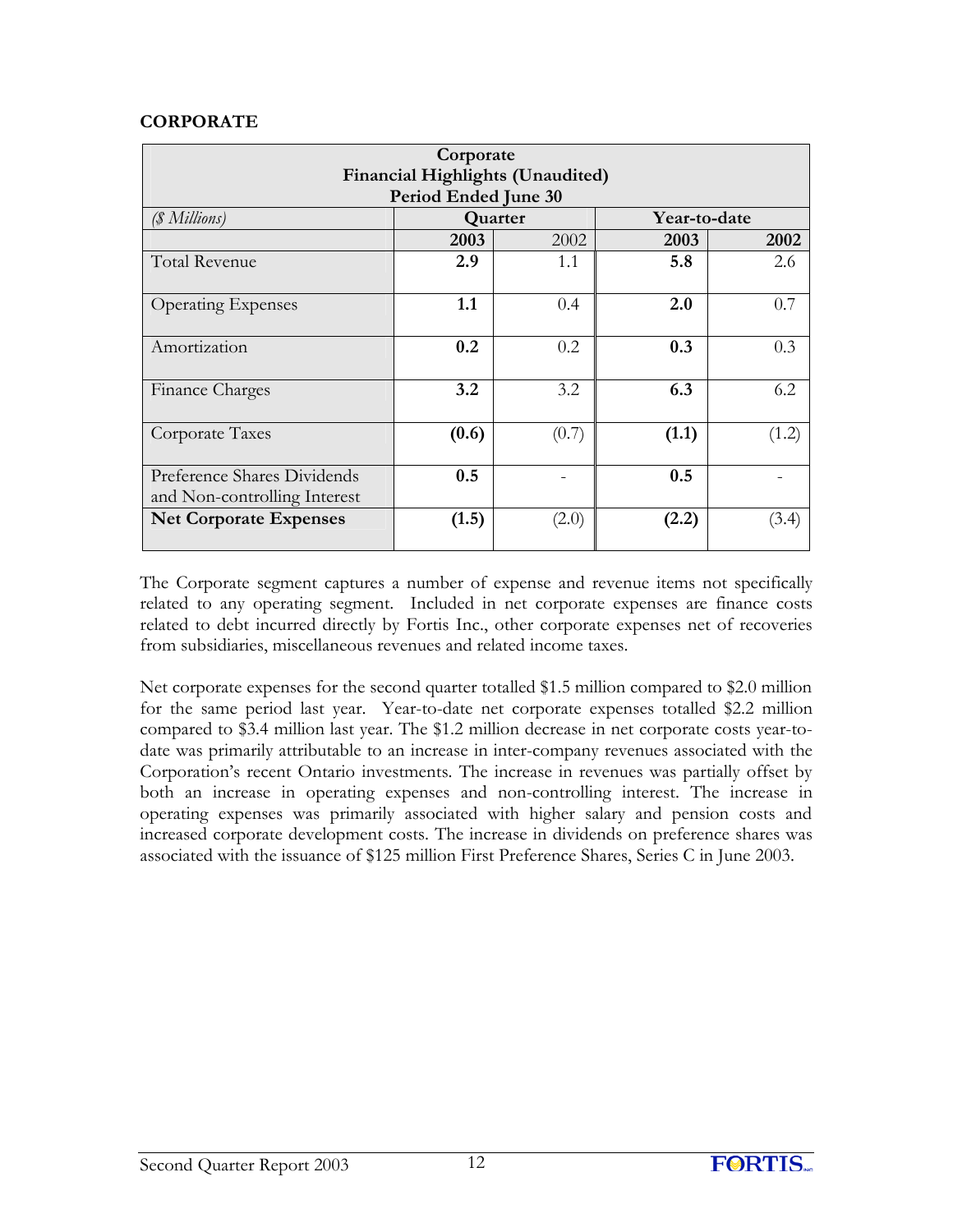# **CONSOLIDATED FINANCIAL POSITION**

The following table outlines the significant changes in the consolidated balance sheets as at December 31, 2002 and June 30, 2003.

|                                               |          | Fortis Inc.                                                                                                                                                                                                                                                                                                                                                                                                                                                                                                                                                                                                                                                    |
|-----------------------------------------------|----------|----------------------------------------------------------------------------------------------------------------------------------------------------------------------------------------------------------------------------------------------------------------------------------------------------------------------------------------------------------------------------------------------------------------------------------------------------------------------------------------------------------------------------------------------------------------------------------------------------------------------------------------------------------------|
|                                               |          | Significant Changes in the Consolidated Balance Sheets                                                                                                                                                                                                                                                                                                                                                                                                                                                                                                                                                                                                         |
|                                               |          | as at December 31, 2002 and June 30, 2003                                                                                                                                                                                                                                                                                                                                                                                                                                                                                                                                                                                                                      |
| (\$ Millions)                                 | Increase | Explanation                                                                                                                                                                                                                                                                                                                                                                                                                                                                                                                                                                                                                                                    |
| Cash and cash held in escrow                  | (0.4)    | Increased cash from operating earnings in 2003 offset by a draw<br>down on cash held in escrow for the Exploits Partnership Project.                                                                                                                                                                                                                                                                                                                                                                                                                                                                                                                           |
| Accounts receivable                           | 6.1      | Increase primarily relates to seasonality of utility electricity sales<br>and hospitality sales.                                                                                                                                                                                                                                                                                                                                                                                                                                                                                                                                                               |
| Deferred charges                              | 5.9      | Increased deferred pension costs at Newfoundland Power<br>resulting from funding of pension plan in excess of pension<br>and increased<br>deferred<br>accrual<br>costs<br>associated<br>with<br>commencement of the Chalillo Project.                                                                                                                                                                                                                                                                                                                                                                                                                          |
| Utility capital assets                        | (5.0)    | Utility capital expenditures of \$65 million year-to-date offset by<br>regular amortization and decrease in the value of assets<br>denominated in United States dollars as a result of the appreciation<br>of the Canadian dollar.                                                                                                                                                                                                                                                                                                                                                                                                                             |
| Investments                                   | 70.4     | Increased investment in Caribbean Utilities in January 2003.                                                                                                                                                                                                                                                                                                                                                                                                                                                                                                                                                                                                   |
| Intangibles                                   | (1.8)    | Relates to amortization of water rights held by FortisOntario.                                                                                                                                                                                                                                                                                                                                                                                                                                                                                                                                                                                                 |
| Goodwill                                      | 5.8      | Increase primarily relates to acquisition of Granite Power on<br>April 1, 2003. The purchase price allocation of certain investments<br>in Ontario were also revalued during the quarter.                                                                                                                                                                                                                                                                                                                                                                                                                                                                      |
| Short-term borrowings                         | (39.1)   | Certain short-term financing replaced with preference share issue<br>in June 2003, partially offset by an increase in short-term<br>borrowings as a result of seasonality of utility electricity sales.                                                                                                                                                                                                                                                                                                                                                                                                                                                        |
| Accounts payable and accruals                 | (14.2)   | Decrease in accounts payable relates to seasonality of utility<br>electricity sales and increase in property tax accrual at Fortis<br>Properties.                                                                                                                                                                                                                                                                                                                                                                                                                                                                                                              |
| Long-term debt (including<br>current portion) | (3.1)    | Decrease is a result of regular debt repayment and a reduction in<br>the value of United States denominated debt as a result of the<br>appreciation of the Canadian dollar. This decrease was partially<br>offset by the US\$10 million debenture issued in May 2003 and a<br>\$5 million revolving loan secured by FortisOntario.                                                                                                                                                                                                                                                                                                                             |
| Future income taxes                           | 2.7      | Increase primarily related to the Cornwall Electric purchase price<br>reallocation adjustment completed in the second quarter.                                                                                                                                                                                                                                                                                                                                                                                                                                                                                                                                 |
| Non-controlling interest                      | (4.1)    | This decrease is reflective of the depreciation of the United States<br>dollar relative to the Canadian dollar.                                                                                                                                                                                                                                                                                                                                                                                                                                                                                                                                                |
| Shareholders' equity                          | 137.4    | A \$125 million preference share issue completed in June 2003 and<br>increased earnings contributed to the increase in shareholders'<br>equity. This increase was partially offset by the \$15.3 million<br>decrease in the foreign currency translation adjustment account<br>resulting from the depreciation of the United States dollar relative<br>to the Canadian dollar. The assets and liabilities of foreign<br>operations, all of which are self-sustaining, are translated at the<br>exchange rates in effect at the balance sheet dates. The resulting<br>unrealized translation loss for the quarter is accumulated under<br>shareholders' equity. |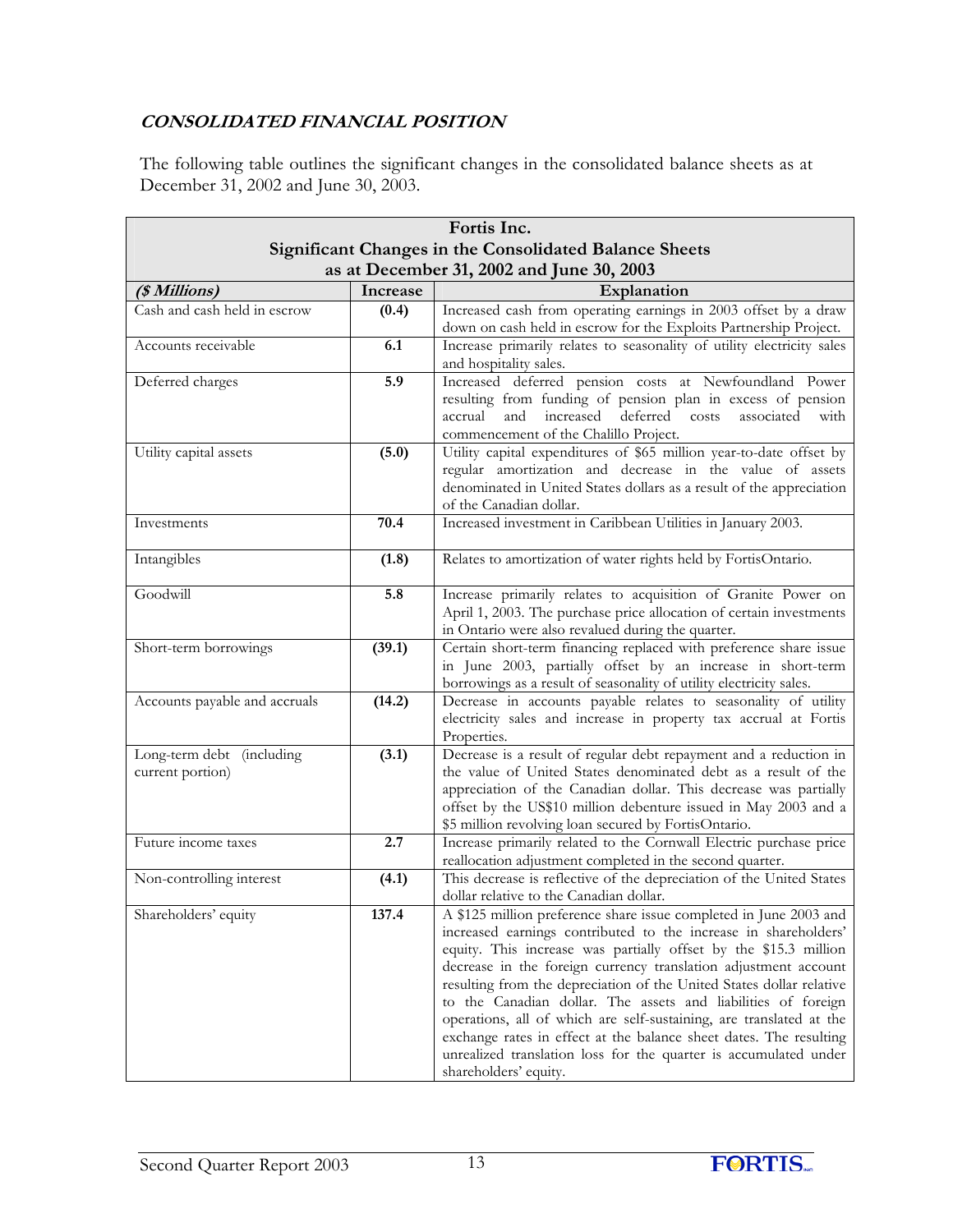# **LIQUIDITY AND CAPITAL RESOURCES**

| Fortis Inc.<br><b>Summary of Cash Flow (Unaudited)</b><br>Period Ended June 30 |           |           |  |  |
|--------------------------------------------------------------------------------|-----------|-----------|--|--|
| ( <i>§ Millions</i> )                                                          | 2003      | 2002      |  |  |
| Cash, beginning of period                                                      | 28,165    | 16,091    |  |  |
| Cash provided by (used in)                                                     |           |           |  |  |
| Operating activities                                                           | 36,386    | 32,910    |  |  |
| Investing activities                                                           | (45, 485) | (66, 611) |  |  |
| Financing activities                                                           | 16,383    | 82,505    |  |  |
| Foreign currency impact on cash balances                                       | (1,227)   | (864)     |  |  |
| Cash, end of period                                                            | 34,222    | 64,031    |  |  |

The following table outlines the summary of cash flow.

**Operating Activities**: Cash flow from operations for the second quarter, after working capital adjustments, was \$36.4 million compared to \$32.9 million for the same period last year. Improved operating earnings at most subsidiaries contributed to this increase.

**Investing Activities**: Cash used in investing activities for the second quarter was \$45.5 million compared to \$66.6 million for the same period last year. In April 2003, Fortis acquired the operating subsidiaries of Granite Power for \$8.8 million. Utility capital expenditures of \$32.5 million during the second quarter were comparable to the same period last year. The remaining investing activities related to change in deferred charges.

**Financing Activities***:* Cash provided from financing activities was \$16.4 million compared to \$82.5 million in the same period last year. During the second quarter of 2003, the financing activities included a public offering of 5 million preference shares for gross proceeds of \$125 million. These funds were mainly used to repay short-term borrowings of the Corporation. In addition, Fortis secured US\$10 million from the issue of 5.5 per cent, unsecured subordinated convertible debentures. FortisOntario secured \$5.0 million on its revolving demand loan and the Exploits Partnership and Belize Electricity drew down approximately \$12 million on their existing project financings. The cash received from financing activities was partially offset by regular debt repayment and the payment of dividends on common shares.

**Foreign Currency Impact**: The decrease in cash as a result of foreign currency impact was \$1.2 million compared to a decrease of \$0.9 million for the same period last year. This decrease was a direct result of the depreciation of the United States dollar relative to the Canadian dollar.

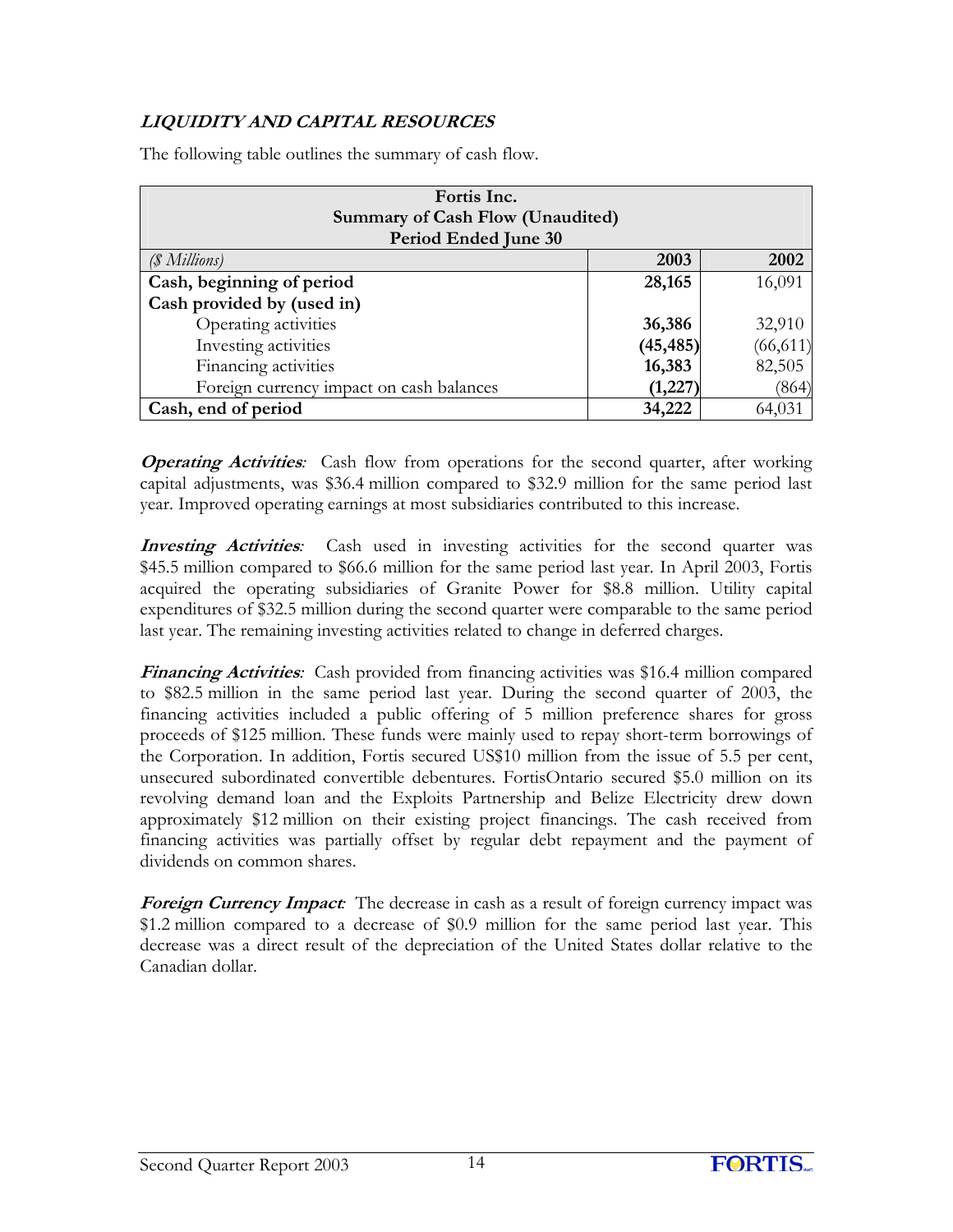# **Capital Structure**

|                          | Fortis Inc.              |          |                   |          |
|--------------------------|--------------------------|----------|-------------------|----------|
|                          | <b>Capital Structure</b> |          |                   |          |
|                          | <b>June 30, 2003</b>     |          | December 31, 2002 |          |
|                          | (\$ Millions)            | Per cent | (\$ Millions)     | Per cent |
| Total Debt (net of cash) | 1,040.9                  | 59.0     | 1,082.9           | 64.8     |
| Shareholders' Equity     | 723.2                    | 41.0     | 585.8             | 35.2     |
| Total                    | 1,764.1                  | 100.0    | 1,668.7           | 100.0    |

The capital structure of Fortis is presented in the following table.

The improved capital structure results from the completion of the public offering of 5 million preference shares for gross proceeds of \$125 million.

*The remainder of this page intentionally left blank.* 

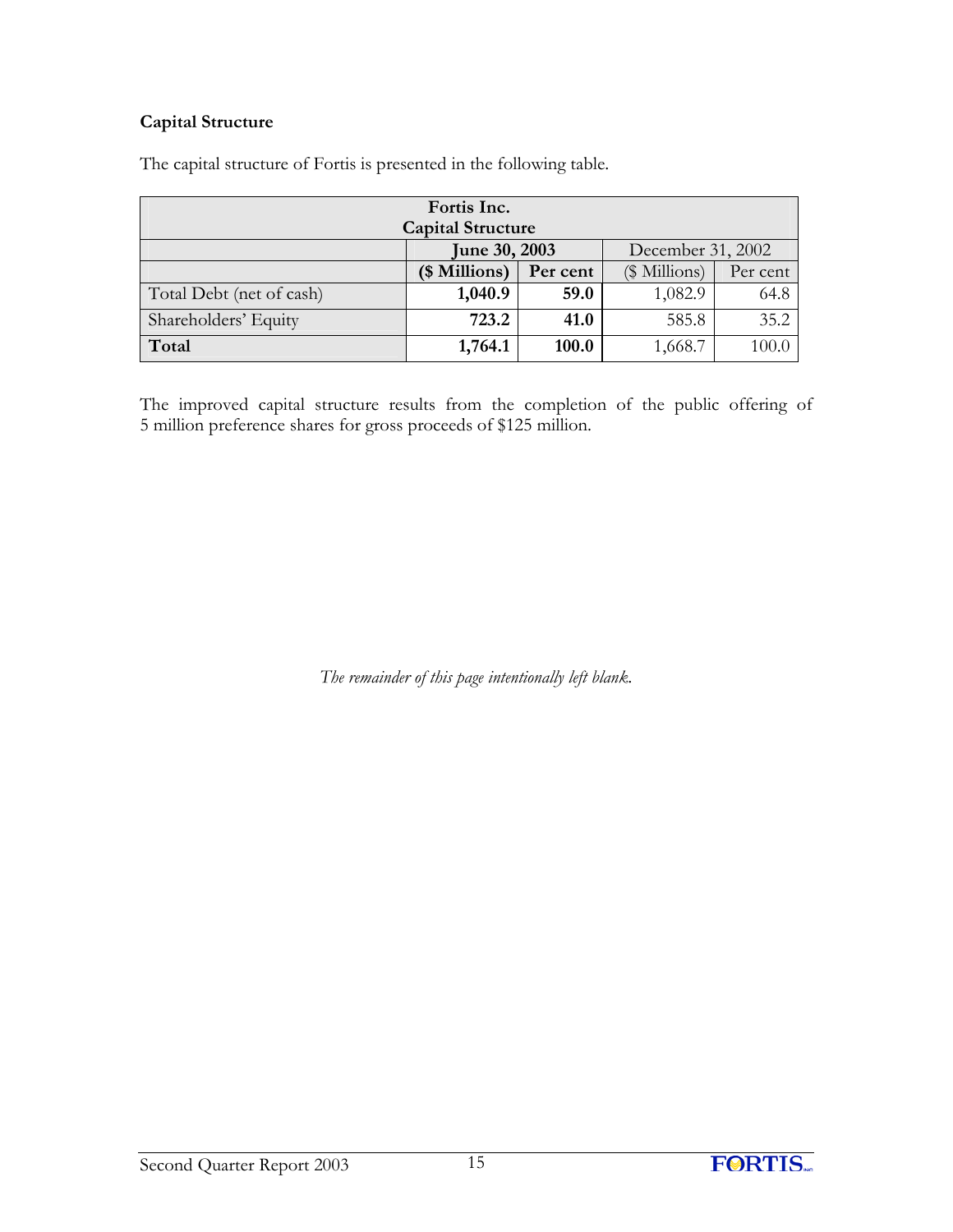#### **Fortis Inc. Consolidated Balance Sheets (Unaudited) As at (in thousands)**

|                                                                                                                                                              | June 30<br>2003                             | December 31<br>2002                         |
|--------------------------------------------------------------------------------------------------------------------------------------------------------------|---------------------------------------------|---------------------------------------------|
| <b>ASSETS</b>                                                                                                                                                |                                             |                                             |
| <b>Current assets</b>                                                                                                                                        |                                             |                                             |
| Cash and cash equivalents                                                                                                                                    | 34,222<br>\$                                | 26,258<br>\$                                |
| Accounts receivable                                                                                                                                          | 142,221                                     | 136,072                                     |
| Materials and supplies                                                                                                                                       | 17,184                                      | 17,792                                      |
|                                                                                                                                                              | 193,627                                     | 180,122                                     |
|                                                                                                                                                              |                                             |                                             |
| Corporate income tax deposit                                                                                                                                 | 6,949                                       | 6,949                                       |
| Cash held in escrow                                                                                                                                          | 5,092                                       | 13,458                                      |
| Deferred charges                                                                                                                                             | 104,847                                     | 98,933                                      |
| Utility capital assets                                                                                                                                       | 1,211,798                                   | 1,216,842                                   |
| Income-producing properties                                                                                                                                  | 289,353                                     | 289,447                                     |
| Investments                                                                                                                                                  | 166,106                                     | 95,751                                      |
| Intangibles, net of amortization<br>Goodwill                                                                                                                 | 23,981                                      | 25,823                                      |
|                                                                                                                                                              | 65,435                                      | 59,674                                      |
|                                                                                                                                                              | 2,067,188<br>\$                             | 1,986,999<br>S                              |
| <b>Current liabilities</b><br>Short-term borrowings<br>Accounts payable and accrued charges<br>Current installments of long-term debt<br>Future income taxes | \$<br>118,046<br>131,012<br>27,742<br>8,971 | \$<br>157,190<br>145,236<br>24,379<br>7,662 |
|                                                                                                                                                              | 285,771                                     | 334,467                                     |
| Long-term debt                                                                                                                                               | 934,438                                     | 940,910                                     |
| Deferred credits                                                                                                                                             | 62,131                                      | 61,464                                      |
| Future income taxes                                                                                                                                          | 25,799                                      | 24,360                                      |
| Non-controlling interest                                                                                                                                     | 35,809                                      | 39,955                                      |
|                                                                                                                                                              | 1,343,948                                   | 1,401,156                                   |
| Shareholders' equity                                                                                                                                         |                                             |                                             |
| Common shares                                                                                                                                                | 326,468                                     | 320,229                                     |
| Preference shares                                                                                                                                            | 122,992                                     |                                             |
| Contributed surplus                                                                                                                                          | 516                                         | 220                                         |
| Equity portion of convertible debentures                                                                                                                     | 1,738                                       | 1,390                                       |
| Foreign currency translation adjustment                                                                                                                      | (9,067)                                     | 6,228                                       |
| Retained earnings                                                                                                                                            | 280,593                                     | 257,776                                     |
|                                                                                                                                                              | 723,240                                     | 585,843                                     |
|                                                                                                                                                              | 2,067,188<br>\$                             | \$<br>1,986,999                             |

See accompanying notes to the financial statements.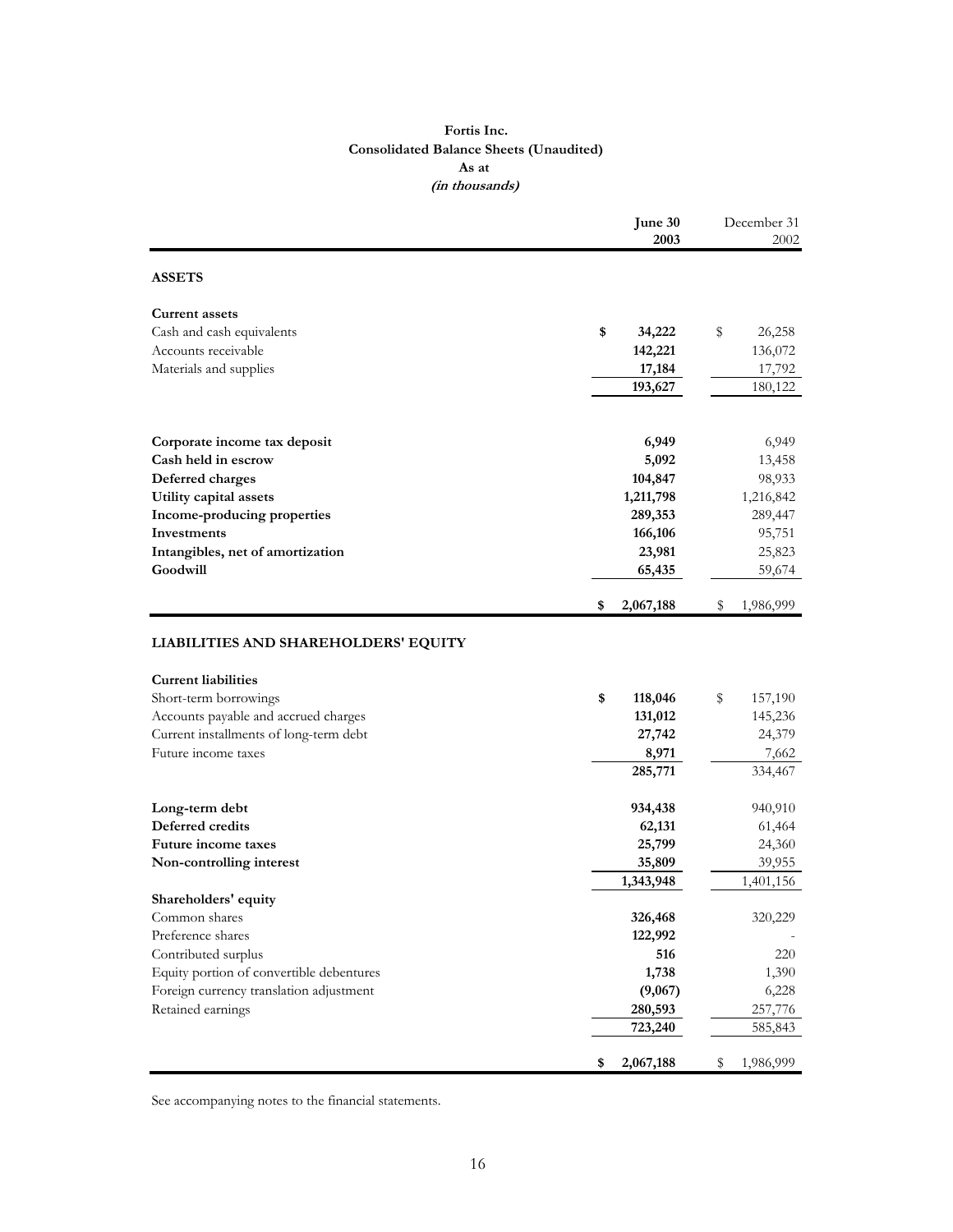#### **Fortis Inc. Consolidated Statements of Earnings (Unaudited) For the period ended June 30 (in thousands, except per share amounts)**

|                                                           | <b>Quarter Ended</b> |               | <b>Six Months Ended</b> |               |
|-----------------------------------------------------------|----------------------|---------------|-------------------------|---------------|
|                                                           | 2003                 | 2002          | 2003                    | 2002          |
| <b>Operating revenues</b>                                 | \$<br>205,582        | \$<br>166,565 | \$<br>441,011           | \$<br>349,321 |
| <b>Expenses</b>                                           |                      |               |                         |               |
| Operating                                                 | 136,492              | 103,974       | 299,360                 | 226,205       |
| Amortization                                              | 14,795               | 16,885        | 34,946                  | 34,648        |
|                                                           | 151,287              | 120,859       | 334,306                 | 260,853       |
| <b>Operating income</b>                                   | 54,295               | 45,706        | 106,705                 | 88,468        |
| Finance charges                                           |                      |               |                         |               |
| Interest                                                  | 20,007               | 17,190        | 40,272                  | 34,005        |
| Dividends on preference shares                            |                      | 744           |                         | 1,488         |
| Earnings before income taxes and non-controlling interest | 34,288               | 27,772        | 66,433                  | 52,975        |
| Income taxes                                              | 11,958               | 10,197        | 23,493                  | 19,654        |
| Earnings before non-controlling interest                  | 22,330               | 17,575        | 42,940                  | 33,321        |
| Non-controlling interest                                  | 974                  | 1,030         | 1,623                   | 1,782         |
| Earnings                                                  | 21,356               | 16,545        | 41,317                  | 31,539        |
| Dividends on preference shares                            | 560                  |               | 560                     |               |
| Earnings applicable to common shares                      | \$<br>20,796         | \$<br>16,545  | \$<br>40,757            | \$<br>31,539  |
| Average common shares outstanding                         | 17,296               | 15,761        | 17,270                  | 15,402        |
| Earnings per common share                                 |                      |               |                         |               |
| Basic                                                     | \$<br>1.20           | \$<br>1.05    | \$<br>2.36              | \$<br>2.05    |
| Diluted                                                   | \$<br>1.19           | \$<br>1.04    | \$<br>2.33              | \$<br>2.02    |

#### **Consolidated Statement of Retained Earnings (Unaudited) For the period ended June 30**

**(in thousands)**

|                                      | 2003              |   | 2002              | 2003              | 2002              |
|--------------------------------------|-------------------|---|-------------------|-------------------|-------------------|
| Balance at beginning of period       | \$<br>268,767     | S | 235,672           | \$<br>257,776     | 227,701           |
| Earnings applicable to common shares | 20,796<br>289,563 |   | 16,545<br>252,217 | 40,757<br>298,533 | 31,539<br>259,240 |
| Dividends on common shares           | (8,970)           |   | (7, 852)          | (17,940)          | (14, 875)         |
| Balance at end of period             | \$<br>280,593     |   | 244,365           | 280,593           | 244,365           |

See accompanying notes to the financial statements.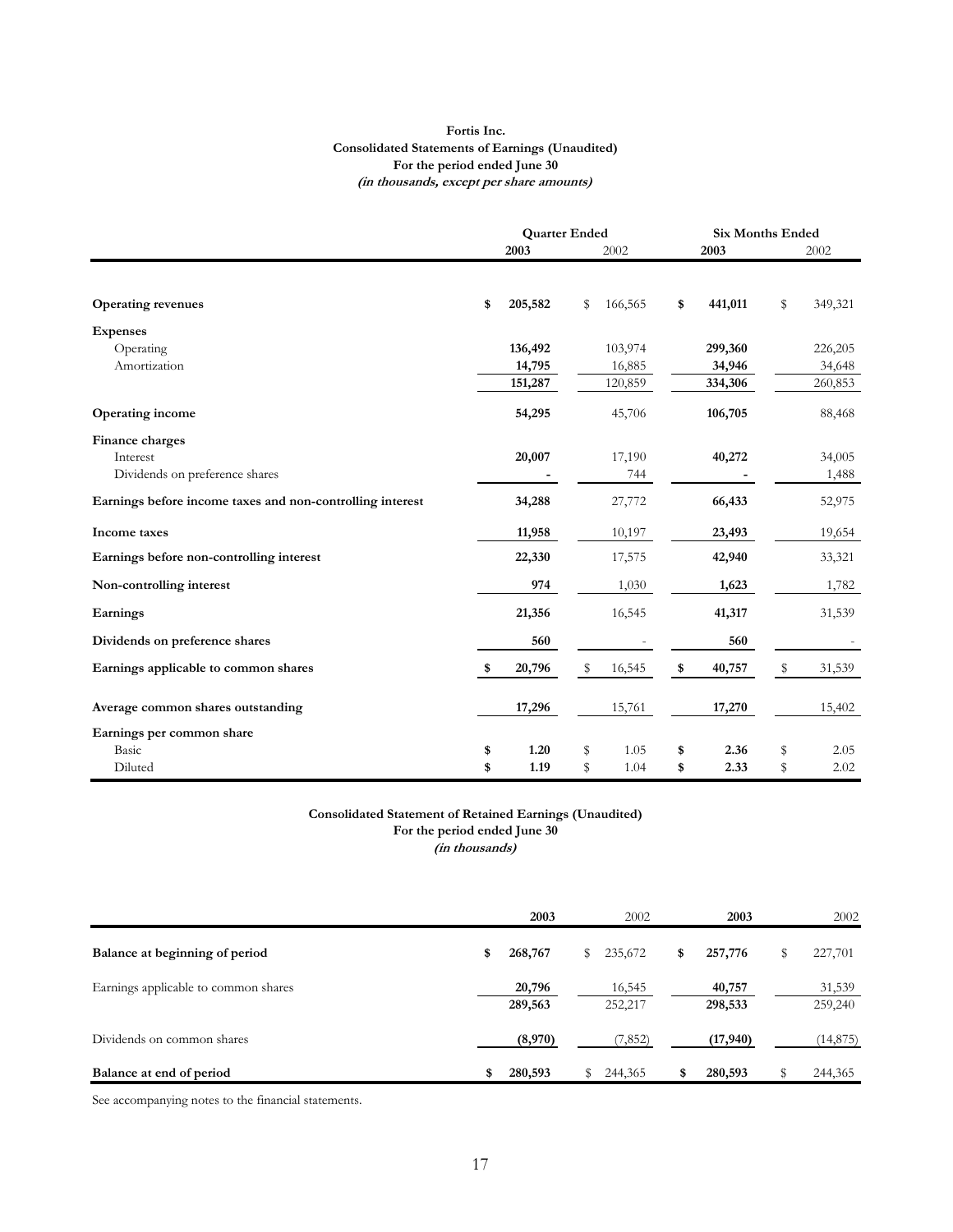#### **Fortis Inc. Consolidated Statements of Cash Flows (Unaudited) For the period ended June 30 (in thousands)**

|                                                                          |              | <b>Quarter Ended</b> |           |              | <b>Six Months Ended</b> |            |  |  |
|--------------------------------------------------------------------------|--------------|----------------------|-----------|--------------|-------------------------|------------|--|--|
|                                                                          | 2003         |                      | 2002      | 2003         |                         | 2002       |  |  |
| <b>Operating Activities</b>                                              |              |                      |           |              |                         |            |  |  |
| Earnings applicable to common shares before non-controlling interest     | \$<br>22,330 | \$                   | 17,575    | \$<br>42,940 | \$                      | 33,321     |  |  |
| Items not affecting cash                                                 |              |                      |           |              |                         |            |  |  |
| Amortization-capital assets, net of contributions in aid of construction | 13,500       |                      | 15,936    | 32,798       |                         | 33,708     |  |  |
| Amortization-intangibles                                                 | 921          |                      |           | 1,842        |                         |            |  |  |
| Amortization-other                                                       | 374          |                      | 949       | 306          |                         | 940        |  |  |
| Future income taxes                                                      | 748          |                      | 1,343     | 495          |                         | 1,533      |  |  |
| Accrued employee future benefits                                         | (1,676)      |                      | (1, 593)  | (2,533)      |                         | (3,660)    |  |  |
| Equity income, net of dividends                                          | (462)        |                      |           | (1,201)      |                         |            |  |  |
| Stock-based compensation                                                 | 148          |                      |           | 296          |                         |            |  |  |
| Other                                                                    | 3,153        |                      | (177)     | 2,096        |                         | 1,066      |  |  |
|                                                                          | 39,036       |                      | 34,033    | 77,039       |                         | 66,908     |  |  |
| Change in non-cash operating working capital                             | (2,650)      |                      | (1, 123)  | (15,790)     |                         | (14, 217)  |  |  |
|                                                                          | 36,386       |                      | 32,910    | 61,249       |                         | 52,691     |  |  |
| <b>Investing Activities</b>                                              |              |                      |           |              |                         |            |  |  |
| Change in deferred charges and credits                                   | (2,688)      |                      | (2,030)   | (7,703)      |                         | (4,779)    |  |  |
| Purchase of utility capital assets                                       | (32, 517)    |                      | (33, 435) | (65,058)     |                         | (65, 375)  |  |  |
| Purchase of income producing properties                                  | (854)        |                      | (29, 157) | (1,696)      |                         | (44, 466)  |  |  |
| Proceeds on sale of capital assets                                       | 86           |                      |           | 502          |                         | 4          |  |  |
| Business acquisitions, net of cash                                       | (8, 839)     |                      |           | (8, 839)     |                         |            |  |  |
| Increase in investments                                                  | (673)        |                      | (1,989)   | (71, 029)    |                         | (12, 341)  |  |  |
|                                                                          | (45, 485)    |                      | (66, 611) | (153, 823)   |                         | (126, 957) |  |  |
| <b>Financing Activities</b>                                              |              |                      |           |              |                         |            |  |  |
| Change in short-term borrowings                                          | (124, 796)   |                      | (42,902)  | (37, 383)    |                         | (13, 864)  |  |  |
| Proceeds from long-term debt, net of cash held in escrow                 | 30,919       |                      | 41,989    | 40,026       |                         | 64,176     |  |  |
| Repayment of long-term debt                                              | (4,080)      |                      | (4,861)   | (9,738)      |                         | (10, 171)  |  |  |
| Contributions in aid of construction                                     | 167          |                      | 1,956     | 974          |                         | 1,949      |  |  |
| Advance from non-controlling interest                                    |              |                      |           | 294          |                         |            |  |  |
| Issue of common shares                                                   | 2,268        |                      | 94,298    | 6,239        |                         | 98,464     |  |  |
| Issue of preference shares - net                                         | 121,861      |                      |           | 121,861      |                         |            |  |  |
| Dividends                                                                |              |                      |           |              |                         |            |  |  |
| Common shares                                                            | (8,970)      |                      | (7, 852)  | (17, 940)    |                         | (14, 875)  |  |  |
| Non-controlling interests                                                | (986)        |                      | (123)     | (1, 446)     |                         | (961)      |  |  |
|                                                                          | 16,383       |                      | 82,505    | 102,887      |                         | 124,718    |  |  |
| Effect of exchange rate changes on cash                                  | (1, 227)     |                      | (864)     | (2,349)      |                         | (706)      |  |  |
| Change in cash and cash equivalents                                      | 6,057        |                      | 47,940    | 7,964        |                         | 49,746     |  |  |
| Cash and cash equivalents, beginning of period                           | 28,165       |                      | 16,091    | 26,258       |                         | 14,285     |  |  |
| Cash and cash equivalents, end of period                                 | 34,222<br>\$ | \$                   | 64,031    | \$<br>34,222 | \$                      | 64,031     |  |  |

See accompanying notes to the financial statements.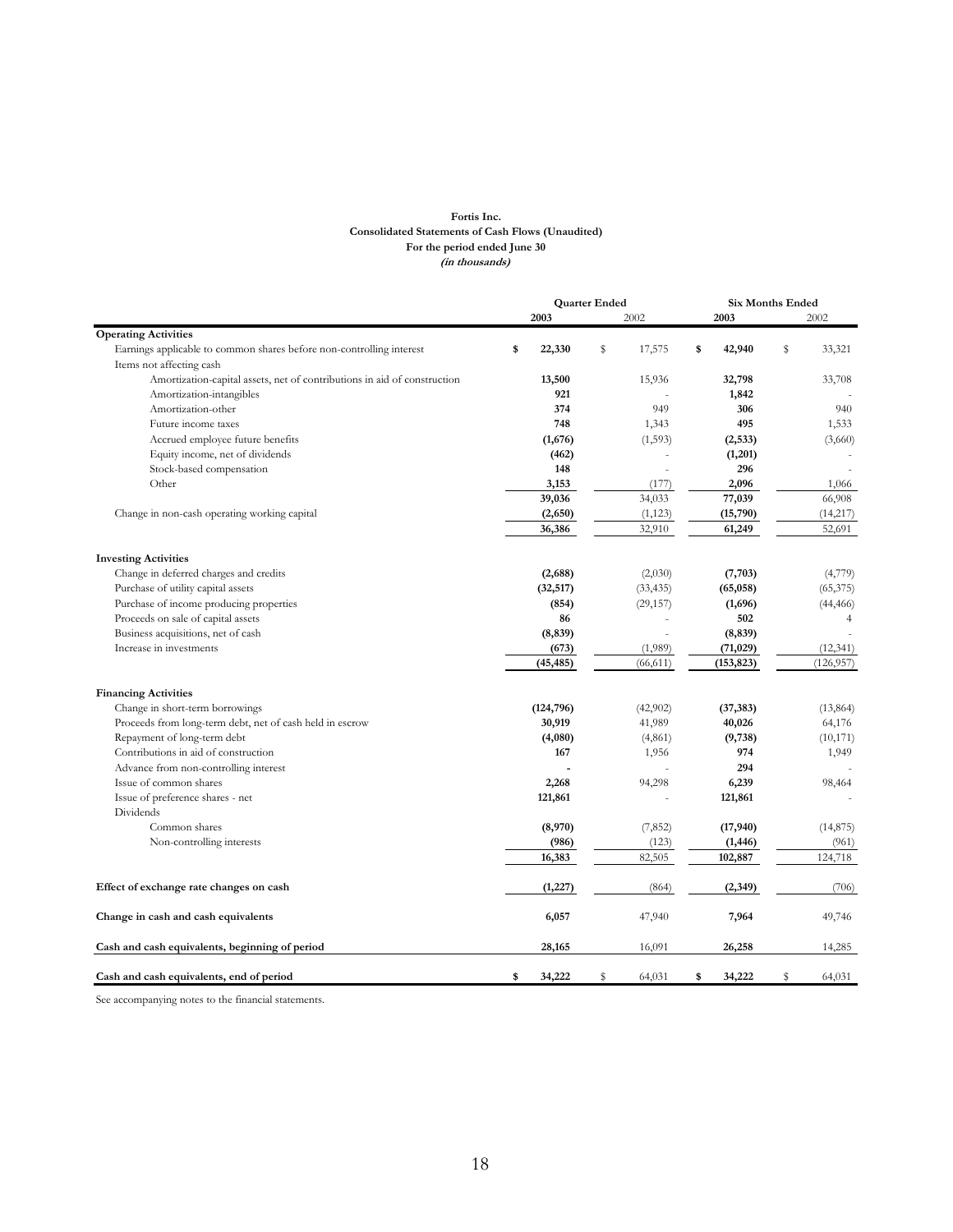1. Basis of Presentation

These interim consolidated financial statements have been prepared in accordance with Canadian generally accepted accounting principles for interim financial statements and do not include all of the disclosures normally found in the Fortis Inc. ("the Corporation") annual consolidated financial statements. These interim consolidated financial statements should be read in conjunction with the Corporation's consolidated financial statements for the year ended December 31, 2002.

These financial statements have been prepared following the same accounting policies and methods as those used in preparing the most recent annual financial statements, except as noted below. The Newfoundland and Labrador Board of Commissioners of Public Utilities ("PUB") has ordered that pension costs of the defined benefit plans be actuarially determined using the projected benefits method prorated on service and best estimate assumptions, consistent with previous year. Accordingly, the plan assets are now valued using the market-related method for valuing assets. In the previous year, plan assets were valued at fair value. As a result, the annual pension expense will decrease by approximately \$1.2 million in 2003. The PUB has ordered that this change be accounted for prospectively effective January 1, 2003.

2. Seasonal Nature of Operations

Interim results will fluctuate due to the seasonal nature of electricity demand and water flows as well as the timing and recognition of regulatory decisions. Consequently, interim results are not necessarily indicative of annual results.

The PUB has ordered provision of a weather normalization account for Newfoundland Power to adjust for the effect of variations in weather and streamflow when compared to long-term averages. As a result, operating revenues and expenses are reported on a weather-adjusted basis.

3. Capital Stock

Authorized:

- (a) an unlimited number of Common Shares without nominal or par value;
- (b) an unlimited number of First Preference Shares, Series A without nominal or par value;
- (c) an unlimited number of First Preference Shares, Series B without nominal or par value.
- (d) an unlimited number of First Preference Shares, Series C without nominal or par value.

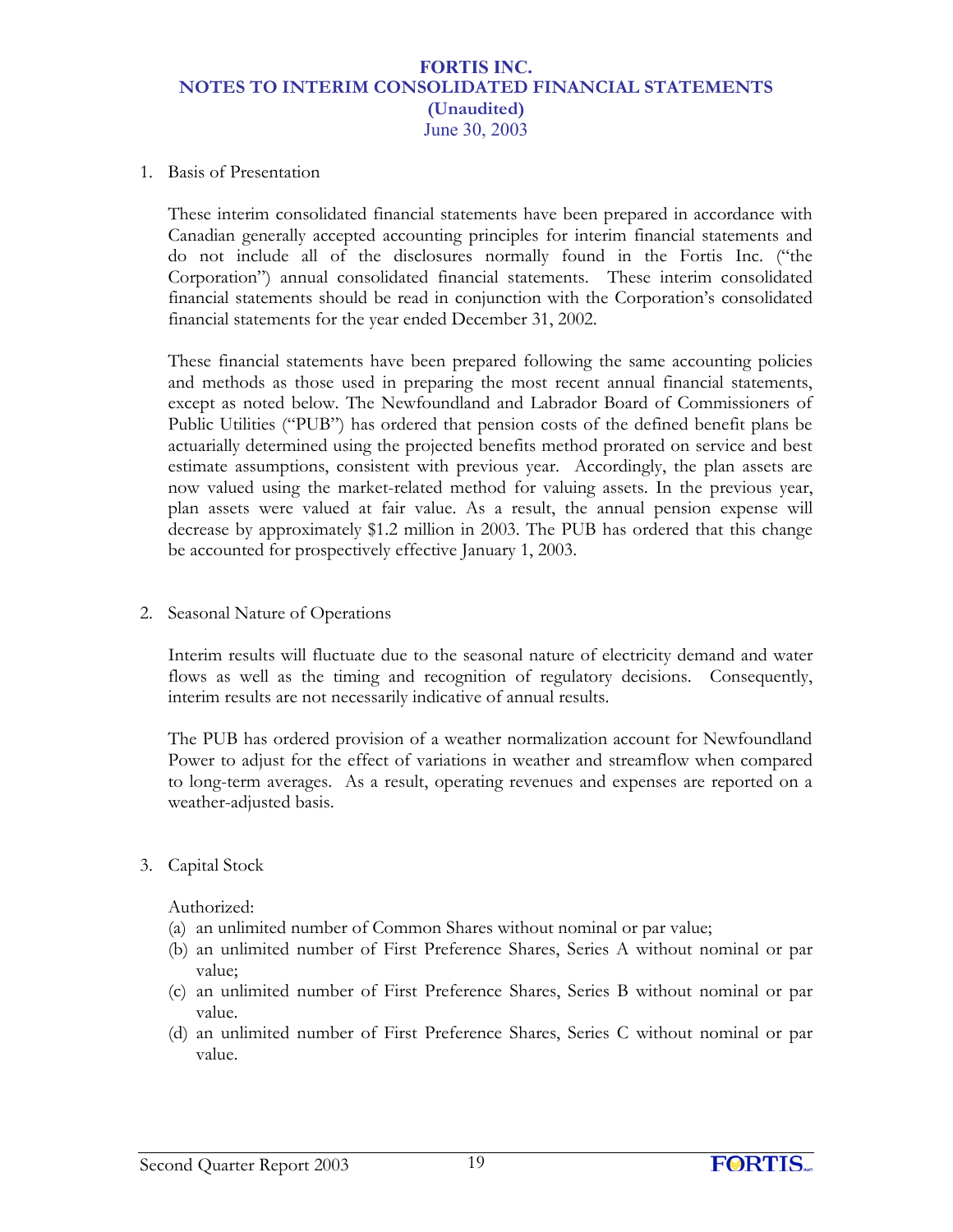3. Capital Stock (continued)

|    |                               | June 30, 2003 |                | December 31, 2002 |      |                |
|----|-------------------------------|---------------|----------------|-------------------|------|----------------|
|    |                               | Number of     | Amount         | Number of         |      | Amount         |
| a) | <b>Issued and Outstanding</b> | <b>Shares</b> | (in thousands) | <b>Shares</b>     |      | (in thousands) |
|    | Common Shares                 | 17,321,896    | 326,468        | 17,192,064        | - \$ | 320,229        |
|    | Preference Shares, Series C   | 5,000,000     | 125,000        |                   |      |                |

|                                    | <b>Quarter Ended</b><br>June 30, 2003 |    |                          | Year-to-date<br>June 30, 2003 |    |                          |
|------------------------------------|---------------------------------------|----|--------------------------|-------------------------------|----|--------------------------|
|                                    | Number of<br><b>Shares</b>            |    | Amount<br>(in thousands) | Number of<br><b>Shares</b>    |    | Amount<br>(in thousands) |
| Balance, beginning of period       | 17,274,893                            | \$ | 324,200                  | 17,192,064                    | \$ | 320,229                  |
| Consumer Share Purchase Plan       | 5,840                                 |    | 321                      | 13,541                        |    | 725                      |
| Dividend Reinvestment Plan         | 13,342                                |    | 738                      | 24,320                        |    | 1,313                    |
| Employee Share Purchase Plan       | 4,691                                 |    | <b>260</b>               | 19,387                        |    | 1,030                    |
| Directors' Stock Option Plan       | 20,750                                |    | 859                      | 25,750                        |    | 1,050                    |
| <b>Executive Stock Option Plan</b> | 2,380                                 |    | 90                       | 46,834                        |    | 2,121                    |
|                                    | 17,321,896                            | S  | 326,468                  | 17,321,896                    | S  | 326,468                  |

# **Common shares were issued during the period for cash as follows:**

# **b) Preference Shares**

On May 26, 2003, Fortis issued 5,000,000 cumulative redeemable convertible First Preference Shares, Series C ("preference shares") for gross proceeds of \$125 million. Net proceeds after tax effected issuance costs totalled \$123 million. The preference shares are entitled to fixed cumulative preferential cash dividends at a rate of \$1.3625 per share per annum. On or after June 1, 2010, the Company may, at its option, redeem for cash the preference shares, in whole at any time or in part from time to time, at \$25.75 per share if redeemed before June 1, 2011, at \$25.50 per share if redeemed on or after June 1, 2011 but before June 1, 2012, at \$25.25 per share if redeemed on or after June 1, 2012 but before June 1, 2013 and at \$25.00 per share if redeemed on or after June 1, 2013 plus, in each case, all accrued and unpaid dividends up to but excluding the date fixed for redemption.

On or after June 1, 2010, the Corporation may, at its option, convert all, or from time to time any part of the outstanding preference shares into fully-paid and freely-tradeable common shares of the Corporation. The number of Common Shares into which each preference share may be so converted will be determined by dividing the then applicable redemption price per preference share, together with all accrued and unpaid dividends up to but excluding the date fixed for conversion, by the greater of \$1.00 and 95 per cent of the then current market price of the common shares at such time.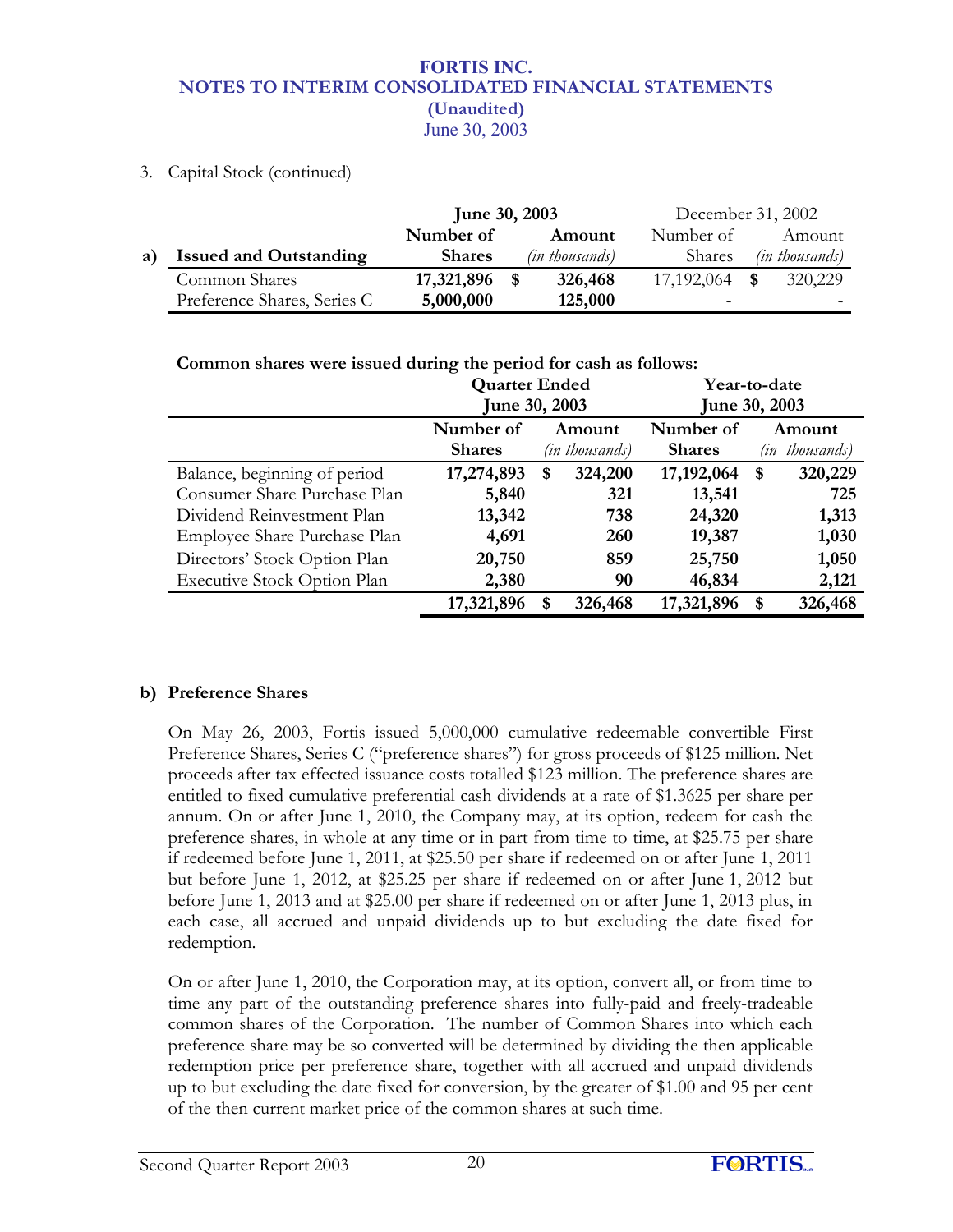3. Capital Stock (continued)

On or after September 1, 2013, each preference share will be convertible at the option of the holder on the second day of September, December, March and June of each year into that number of freely-tradeable common shares determined by dividing \$25.00, together with all accrued and unpaid dividends up to but excluding the date fixed for conversion, by the greater of \$1.00 and 95 per cent of the then current market price of the common shares. If a holder of preference shares elects to convert any of such shares into common shares, the Corporation may elect to redeem such preference shares for cash or arrange for the sale of those shares to substitute purchasers.

# **c) Earnings per Common Share**

The Corporation calculates earnings per common share on the weighted average number of common shares outstanding. The year-to-date weighted average common shares outstanding is 17,270,198 and 15,401,805 at June 30, 2003 and June 30, 2002, respectively. The quarter ended weighted average common shares outstanding is 17,295,688 and 15,760,720 at June 30, 2003 and 2002, respectively. Diluted earnings per common share is calculated using the treasury stock method for options and the "ifconverted" method for convertible securities.

|                                  | <b>Quarter Ended</b><br>June 30 |      | Year-to-date<br><b>June 30</b> |      |
|----------------------------------|---------------------------------|------|--------------------------------|------|
| <b>Earnings per Common Share</b> | 2003                            | 2002 | 2003                           | 2002 |
|                                  |                                 |      |                                |      |
| Basic                            | 1.20                            | 1.05 | 2.36                           | 2.05 |
| Diluted                          | 1.19                            | 1.04 | 2.33                           | 2.02 |

# **d) Stock Options**

The Corporation is authorized to grant certain key employees and directors of Fortis Inc. and its subsidiaries options to purchase common shares of the Corporation. At June 30, 2003, the Corporation had the following stock-based compensation plans: the Executive Stock Option Plan, Directors' Stock Option Plan, 2002 Stock Option Plan and Employee Share Purchase Plan. The 2002 Stock Option Plan was adopted at the Annual and Special General Meeting on May 15, 2002 to ultimately replace the Executive and Directors' Stock Option Plans. The Executive and Directors' Stock Options Plans will cease to exist when all outstanding options are exercised or expire in or before 2011. At June 30, 2003, 2,012,072 common shares remained in the reserve for issue under the terms of the above plans.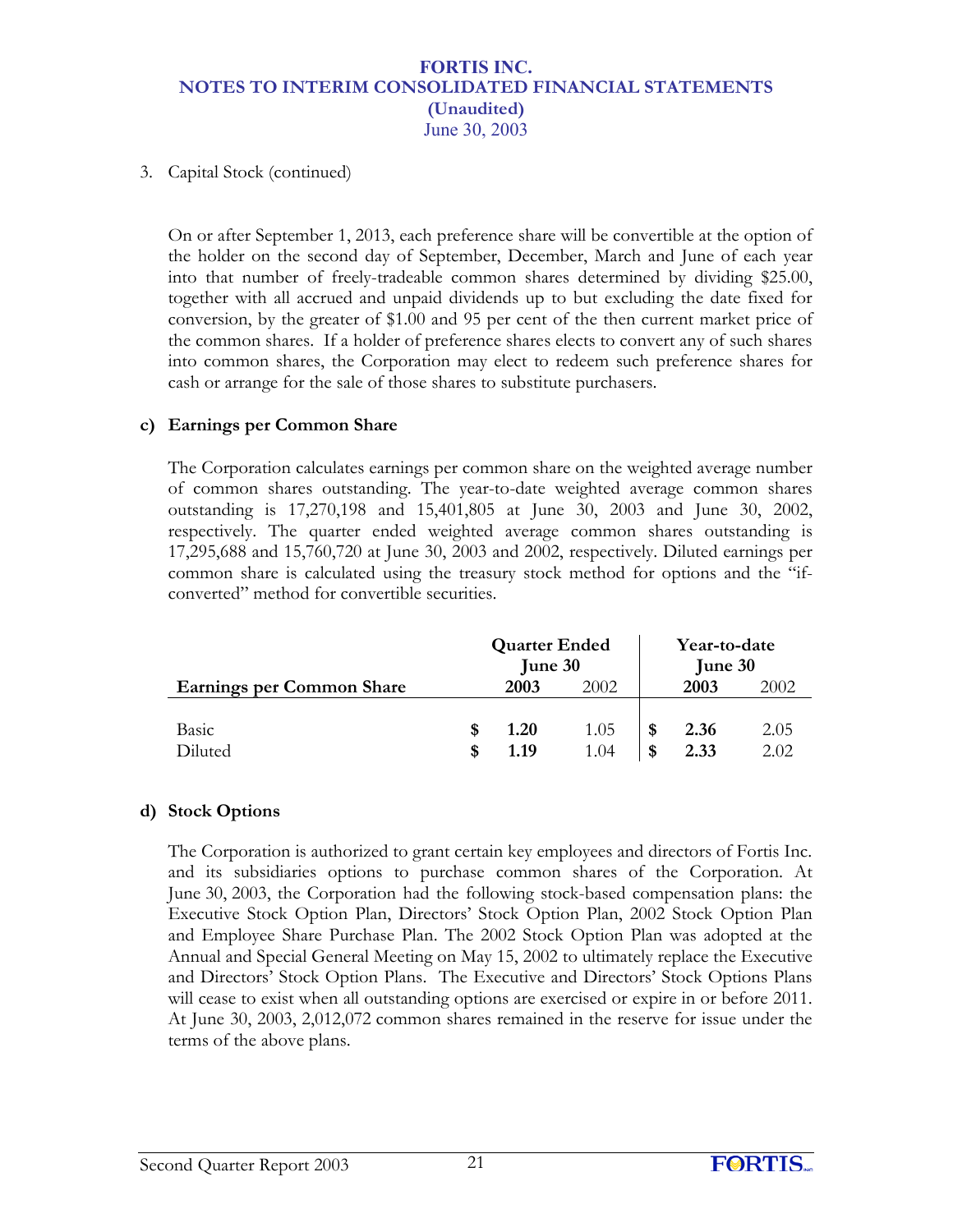3. Capital Stock (continued)

| <b>Number of Options:</b><br>Outstanding at beginning of period<br>Granted<br>Exercised                                                | <b>Quarter Ended</b><br><b>June 30, 2003</b><br>638,555<br>(23, 130)   |                                                                |          | Year-to-date<br><b>June 30, 2003</b><br>499,630<br>188,379<br>(72, 584) |
|----------------------------------------------------------------------------------------------------------------------------------------|------------------------------------------------------------------------|----------------------------------------------------------------|----------|-------------------------------------------------------------------------|
| Outstanding at end of period                                                                                                           | 615,425                                                                |                                                                |          | 615,425                                                                 |
| Options vested at end of period                                                                                                        |                                                                        |                                                                |          | 199,801                                                                 |
| <b>Weighted Average Exercise Prices:</b><br>Outstanding at beginning of period<br>Granted<br>Exercised<br>Outstanding at end of period |                                                                        |                                                                | \$\$\$\$ | 41.86<br>51.24<br>43.64<br>44.52                                        |
| Details of stock options outstanding<br>are as follows:                                                                                | Number of<br>Options                                                   | <b>Exercise</b><br>Price                                       |          | Expiry<br>Date                                                          |
|                                                                                                                                        | 53,466<br>32,341<br>25,000<br>136,691<br>179,548<br>188,379<br>615,425 | \$36.83<br>\$29.15<br>\$38.27<br>\$38.27<br>\$48.14<br>\$51.24 |          | 2004<br>2005<br>2006<br>2011<br>2012<br>2013                            |

# **e) Stock-based Compensation**

On March 13, 2003, the Corporation issued 188,379 options on common shares under its 2002 Stock Option Plan at the 5-day average trading price of \$51.24. These options vest evenly over a 4-year period on each anniversary of the date of grant. The options expire 10 years after the date of grant. The fair market value of the options granted was estimated on the date of grant using the Black-Scholes fair value option-pricing model and the following assumptions:

| Dividend yield $(\%)$                  | 4.16  |
|----------------------------------------|-------|
| Expected volatility $(\%)$             | 13.30 |
| Risk-free interest rate $(\%)$         | 4.90  |
| Weighted-average expected life (years) | 7.5   |

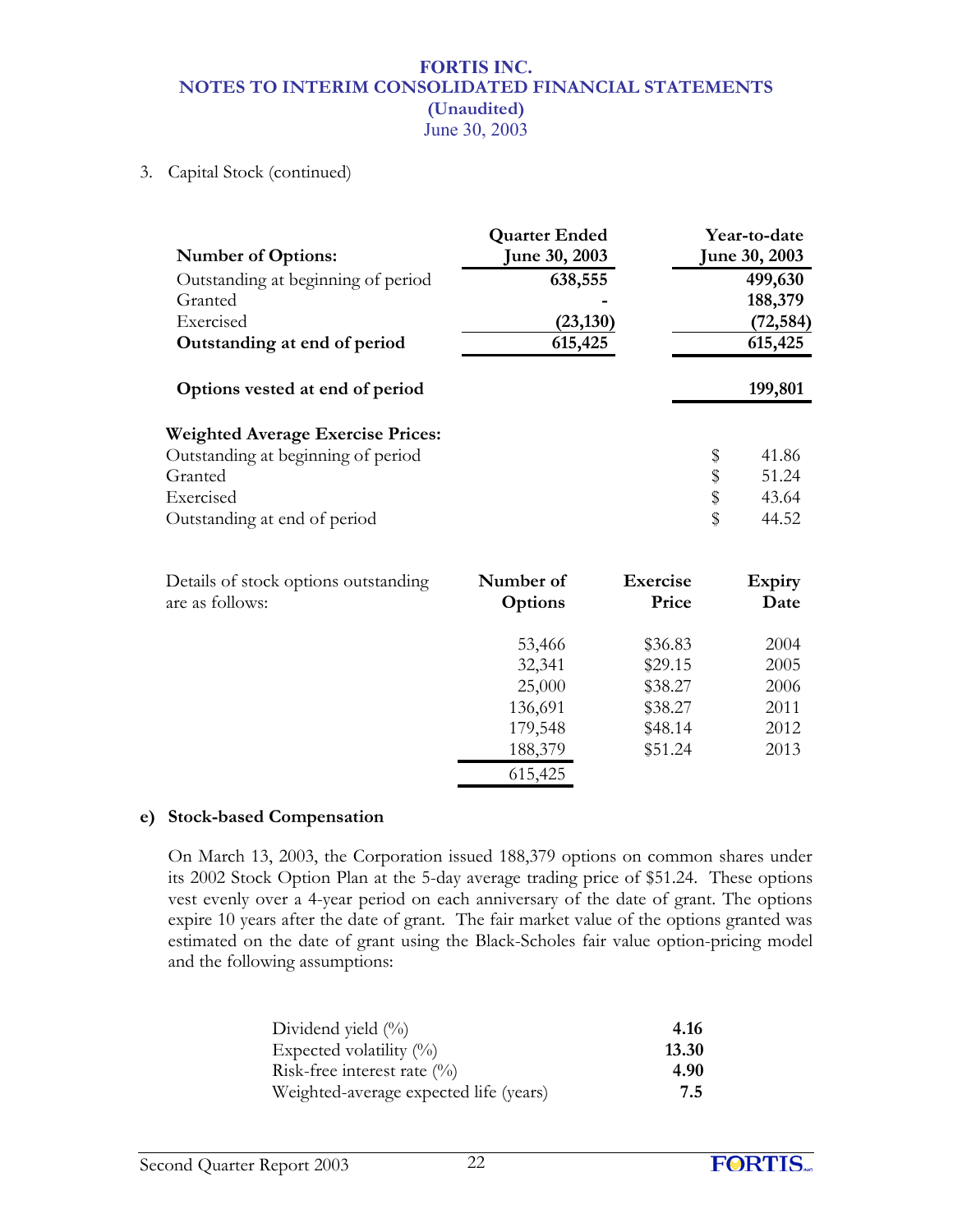3. Capital Stock (continued)

The Corporation records compensation expense upon the issuance of stock options under its Stock Option Plans. Using the fair value method, the compensation expense is amortized over the 4-year vesting period of the options. Upon exercise, the proceeds of the option are credited to capital stock at the option price. Therefore, an exercise of options below the current market price has a dilutive effect on capital stock and shareholders' equity. Under the fair value method, compensation expense increased by \$0.2 million for the quarter ended June 30, 2003 compared to the same period last year with an offsetting credit to contributed surplus.

*The remainder of this page intentionally left blank.* 

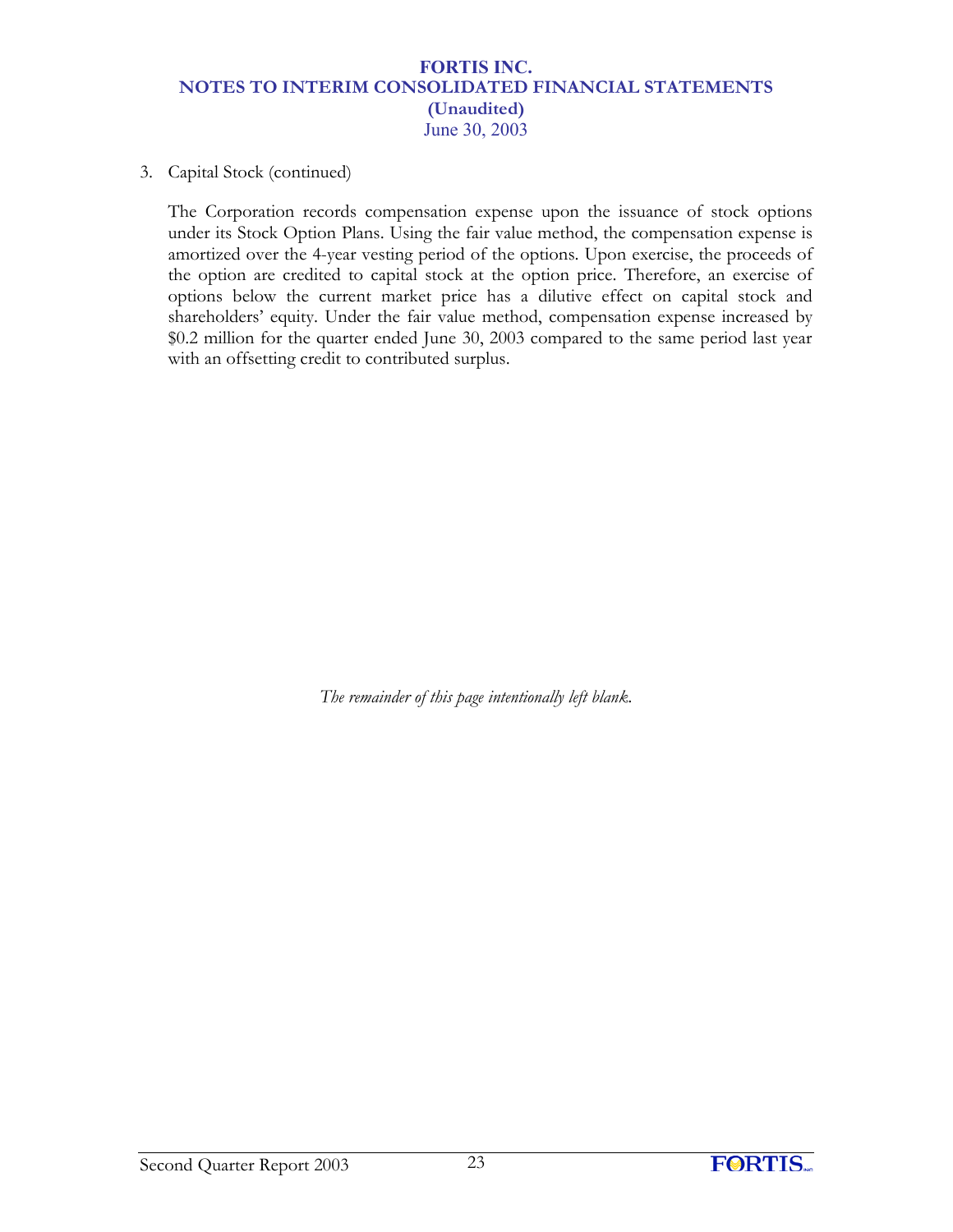| ì<br>Ĭ<br>į           |  |
|-----------------------|--|
| $2 + 7 + 6$<br>J<br>ì |  |
|                       |  |

Information by reportable segment is as follows: Information by reportable segment is as follows:

**Quarter ended**

Quarter ended

| Consolidated<br>eliminations<br>Inter-segment | 205,582            | 136,492<br>$(3,786)$<br>$(820)$ | 14,795       | (2,966)          | 54,295<br>20,007<br>11,958<br>1,534<br>20,796<br>(2,966) |              |                          |                 | 65,435   | 2,001,753<br>(32, 304)                     | 33,371               |  |
|-----------------------------------------------|--------------------|---------------------------------|--------------|------------------|----------------------------------------------------------|--------------|--------------------------|-----------------|----------|--------------------------------------------|----------------------|--|
| Corporate <sup>(1)</sup>                      |                    | 5,570<br>1,143                  | 158          |                  | $4,269$<br>$3,726$<br>$(810)$<br>$530$                   |              |                          | 823             |          | 284,660                                    | 5,737                |  |
| Properties<br>Fortis                          |                    | 26,989<br>16,440                | 1,089        |                  | 9,460<br>3,940<br>2,476                                  |              |                          | 3,044           |          | 301,770                                    | 854                  |  |
| <b>BECOL</b>                                  |                    | 154<br>434<br>418               |              | 322              | 1,773                                                    |              |                          | (1, 431)        |          | 88,393                                     | 1,203                |  |
| Belize<br>Electricity                         |                    | 19,064<br>12,902                | 1,762        |                  | $4,440$<br>$1,443$<br>$243$                              |              | 867                      | 1,850           |          | 205,950                                    | 7,609                |  |
| Electric<br>Maritime                          |                    | 24,921<br>16,257                | 2,339        |                  | 6,325<br>2,319                                           | 1,683        |                          | 2,323           | 19,858   | 254,223                                    | 3,260                |  |
| Fortis<br>Ontaric                             | 37,799             | 26,923                          | 2,640        | 8,236            | 2,254                                                    | 2,337        |                          | 3,641           | 45,577   |                                            | 2,728                |  |
| Power<br>Newfoundland                         | 93,861             | 63,223                          | 6,389        | 24,249           | 7,521                                                    | 6,029        | 153                      | 10,546          |          | 737,349 161,712                            | 11,980               |  |
| (in thousands of dollars)<br>June 30, 2003    | Operating revenues | Operating expenses              | Amortization | Operating income | Finance charges                                          | Income taxes | Non-controlling interest | Earnings (Loss) | Goodwill | excluding goodwill<br>Identifiable assets, | Capital expenditures |  |

| Consolidated                                                | 166,565                   | 16,885<br>103,974                         | $\begin{array}{c} 45,706 \\ 17,934 \\ 10,197 \\ 1 \end{array}$ |                                         |              |                          | 16,545          | 32,838   | ,727,197                                   | 62,592               |
|-------------------------------------------------------------|---------------------------|-------------------------------------------|----------------------------------------------------------------|-----------------------------------------|--------------|--------------------------|-----------------|----------|--------------------------------------------|----------------------|
| eliminations<br>Inter-segment                               | $(3,864)$<br>$(2,261)$    |                                           |                                                                | $(1,603)$<br>$(1,603)$                  |              |                          |                 |          | (27,570)                                   |                      |
| Corporate <sup>1</sup>                                      | 2,336<br>351              | 155                                       |                                                                | $1,830$<br>$7,192$<br>$(782)$<br>$(29)$ |              |                          | (551)           |          | 183,076                                    | 14,122               |
| Properties<br>Fortis                                        |                           | 23,241<br>14,085<br>934                   |                                                                | 8,222<br>3,694<br>2,000                 |              |                          | 2,528           |          | 273,125                                    | 29,157               |
| <b>BECOL</b>                                                |                           | 3,272<br>479<br>410                       | 2,383<br>1,871                                                 |                                         |              | 56                       | 456             |          | 105,318                                    | 334                  |
| Electricity<br>Belize                                       |                           | $20,017$<br>13,414<br>2,064               |                                                                | 4,539<br>1,675<br>248                   |              | 850                      | 1,766           |          | 211,247                                    | 3,396                |
| Electric<br>Maritime                                        |                           | 23,225<br>15,233<br>2,442                 |                                                                | 5,550<br>2,139<br>1,556                 |              |                          | 1,855           | 19,858   | 249,912                                    | 3,928                |
| Fortis<br>Ontario                                           | 6,898                     | 3,766<br>389                              | 2,743                                                          | 427                                     | 899          |                          | 1,417           | 12,980   | 35,704                                     | 770                  |
| Newfoundland<br>Power                                       | 91,440                    | 58,907<br>10,491                          | 22,042                                                         | 6,539                                   | 6,276        | 153                      | 9.074           |          | 696,385                                    | 10,885               |
| (in thousands of dollars)<br>Quarter ended<br>June 30, 2002 | <b>Operating</b> revenues | <b>Operating</b> expenses<br>Amortization | Operating income                                               | Finance charges                         | Income taxes | Non-controlling interest | Earnings (Loss) | Goodwill | excluding goodwill<br>Identifiable assets, | Capital expenditures |

 $\sp{(1)}$  Earnings received from Caribbean Utilities Company, Ltd. are included in Corporate operating revenues. See Note 5 to the interim consolidated financial statements.  $^{(1)}$  Earnings received from Caribbean Utilities Company, Ltd. are included in Corporate operating revenues. See Note 5 to the interim consolidated financial statements.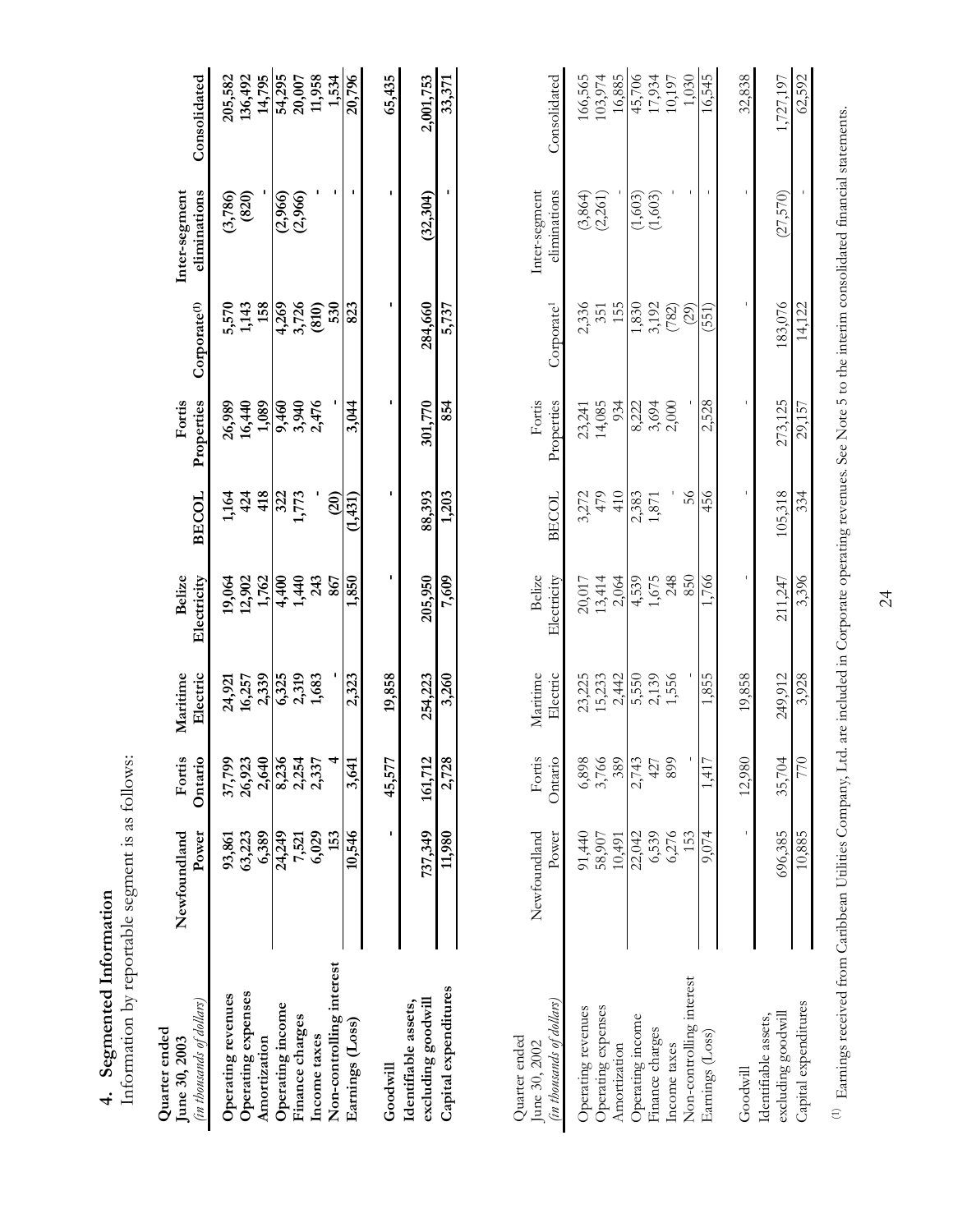| ì<br>j<br>ì |  |
|-------------|--|
|             |  |
| ř           |  |
| י<br>י      |  |

The contract of the sequence of the sequence is as follows: Information by reportable segment is as follows:

| Consolidated                                               | 441,011<br>299,360<br>34,946<br>$(8,600)$<br>$(2,389)$   | 106,705<br>40,272<br>23,493<br>2,183<br>(6,211)<br>(6,211)                      | 65,435<br>40,757            | 2,001,753<br>66,754<br>(32, 304)                                   |
|------------------------------------------------------------|----------------------------------------------------------|---------------------------------------------------------------------------------|-----------------------------|--------------------------------------------------------------------|
| eliminations<br>Inter-segment                              | $11,126$<br>$2,057$<br>290                               | 8,779<br>7,227<br>(1,487)<br>500                                                | 2,539                       | 13,485                                                             |
| Corporate <sup>1</sup>                                     |                                                          |                                                                                 |                             | 284,660                                                            |
| Properties<br>Fortis                                       | 50,592<br>32,579<br>2,136                                | 8,080<br>3,584<br>15,877                                                        | 4,213                       | 301,770<br>1,696                                                   |
| <b>BECOL</b>                                               | 3,238<br>865<br>871                                      | 1,502<br>3,778<br>$\widehat{\mathbf{e}}$                                        | (2, 270)                    | 88,393<br>1,333                                                    |
| Belize<br>Electricity                                      | 36,361<br>24,665<br>3,775                                | 7,921<br>3,102<br>482<br>1,379                                                  | 2,958                       | 205,950<br>13,391                                                  |
| Maritime<br>Electric                                       | 49,896<br>33,180<br>4,783                                | $11,933$<br>4,683<br>3,089                                                      | 19,858<br>4,161             | 254,223<br>6,271                                                   |
| Fortis<br>Ontario                                          | 79,959<br>55,708<br>5,095                                | 19,156<br>4,587<br>5,772                                                        | 8,793<br>45,577             | 161,712<br>3,979                                                   |
| Newfoundland<br>Power                                      | 17,996<br>218,439<br>152,695                             | 47,748<br>15,026<br>306<br>12,053                                               | 20,363                      | 737,349<br>26,599                                                  |
| (in thousands of dollars)<br>June 30, 2003<br>Year to date | Operating expenses<br>Operating revenues<br>Amortization | Non-controlling interest<br>Operating income<br>Finance charges<br>Income taxes | Earnings (Loss)<br>Goodwill | Capital expenditures<br>excluding goodwill<br>Identifiable assets, |

| Consolidated                                               | 349,321                | 34,648<br>226,205                 | 88,468                  | 35,493<br>19,654<br>1,782      |              |                          | 31,539          | 32,838   | 1,727,197                                  | 109,841              |
|------------------------------------------------------------|------------------------|-----------------------------------|-------------------------|--------------------------------|--------------|--------------------------|-----------------|----------|--------------------------------------------|----------------------|
| eliminations<br>Inter-segment                              | $(7,902)$<br>$(4,653)$ |                                   | (3,249)                 | (3,249)                        |              |                          |                 |          | (27,570)                                   |                      |
| Corporate                                                  |                        | 5,087<br>676<br>303               |                         | 4,108<br>6,230                 | (1,237)      | (59)                     | (826)           |          | 183,076                                    | 21,266               |
| Properties<br>Fortis                                       |                        | 41,502<br>26,343<br>1,999         | 13,160                  | 6,760                          | 2,938        |                          | 3,462           |          | 273,125                                    | 44,466               |
| <b>BECOL</b>                                               |                        | 6,093<br>858<br>836               | 4,399<br>3,843          |                                |              | 83                       | 473             |          | 105,318                                    | 441                  |
| Belize<br>Electricity                                      |                        | 38, 175<br>25, 587<br>4, 188      | 8,400                   | 3,460<br>472                   |              | 1,452                    | 3,016           |          | 211,247                                    | 7,022                |
| Maritime<br>Electric                                       |                        | 48,324<br>32,267<br>4,888         |                         | $11,169$<br>$4,636$<br>$2,957$ |              |                          | 3,576           | 19,858   | 249,912                                    | 7,668                |
| Fortis<br>Ontario                                          | 11,178                 | 5,695<br>775                      | 4,708                   | 640                            | ,580         |                          | 2.488           | 12.980   | 35,704                                     | 1,168                |
| Newfoundland<br>Power                                      | 206,864                | 139,432<br>21,659                 | 45,773                  | 13,173                         | 12,944       | 306                      | 19.350          |          | 696,385                                    | 27,810               |
| (in thousands of dollars)<br>June 30, 2002<br>Year-to-date | Operating revenues     | Perating expenses<br>Amortization | <b>Operating</b> income | Finance charges                | Income taxes | Non-controlling interest | Earnings (Loss) | Goodwill | excluding goodwill<br>Identifiable assets, | Capital expenditures |

 $\sp{(1)}$  Earnings received from Caribbean Utilities Company, Ltd. are included in Corporate operating revenues. See Note 5 to the interim consolidated financial statements.  $^{(1)}$  Earnings received from Caribbean Utilities Company, Ltd. are included in Corporate operating revenues. See Note 5 to the interim consolidated financial statements.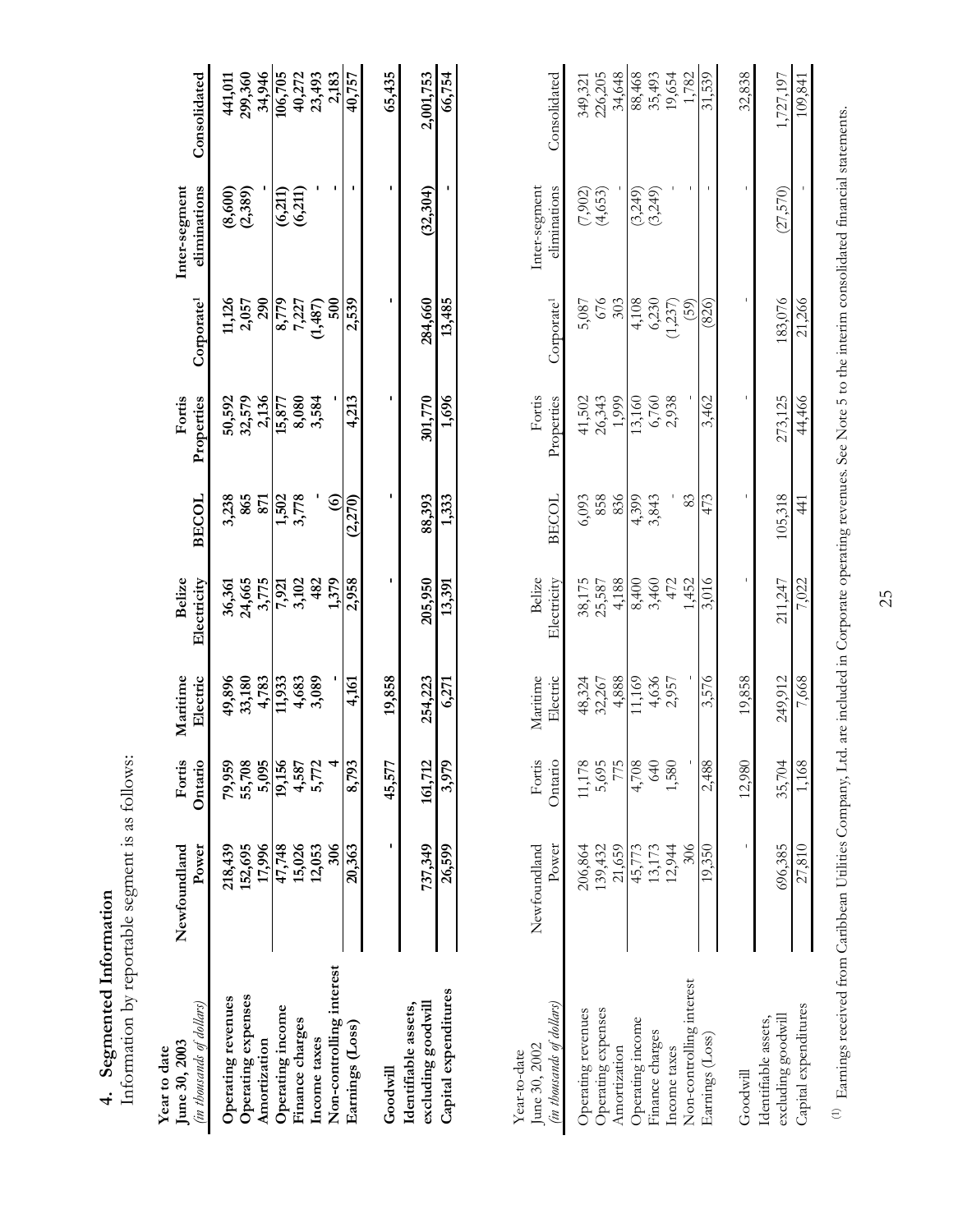#### **5. Business Acquisitions**

#### **Caribbean Utilities Company, Ltd.**

On January 30, 2003, the Corporation acquired, through its wholly owned subsidiary, Fortis Electricity (Bermuda) Ltd., an additional 3,863,695 Class A Ordinary Shares of Caribbean Utilities Company, Ltd. ("Caribbean Utilities") for a purchase price of US\$11.90 per share. This acquisition represented approximately 15.9 per cent of the outstanding Class A Ordinary Shares of Caribbean Utilities, which increases the Corporation's holding to approximately 38 per cent. As a result, Fortis commenced accounting for its investment in Caribbean Utilities on an equity basis effective February 1, 2003. Previously, the Corporation accounted for this investment on a cost basis whereby only the dividends received from Caribbean Utilities were recorded in earnings.

#### **Granite Power**

On April 2, 2003, FortisOntario acquired the operating subsidiaries of Granite Power Corporation (collectively, "Granite Power") for \$8.8 million. Granite Power distributes electricity to approximately 3,800 customers primarily situated in Gananoque, Ontario and generates electricity from 5 hydroelectric generating stations with a combined capacity of 6 megawatts.

The purchase price allocation to net assets based on their fair values is as follows:

| <i>(in thousands of dollars)</i>   | <b>Granite Power</b> |
|------------------------------------|----------------------|
| Fair value assigned to net assets: |                      |
| Utility capital assets             | \$<br>6,003          |
| Current assets                     | 1,805                |
| Long-term investments              | 9                    |
| Goodwill                           | 4,039                |
| Other assets                       | 262                  |
| Current liabilities                | (2,759)              |
| Future income taxes                | (478)                |
| Other liabilities                  | (42)                 |
|                                    | 8,839                |
| Cash                               | 25                   |
|                                    | \$<br>8,864          |

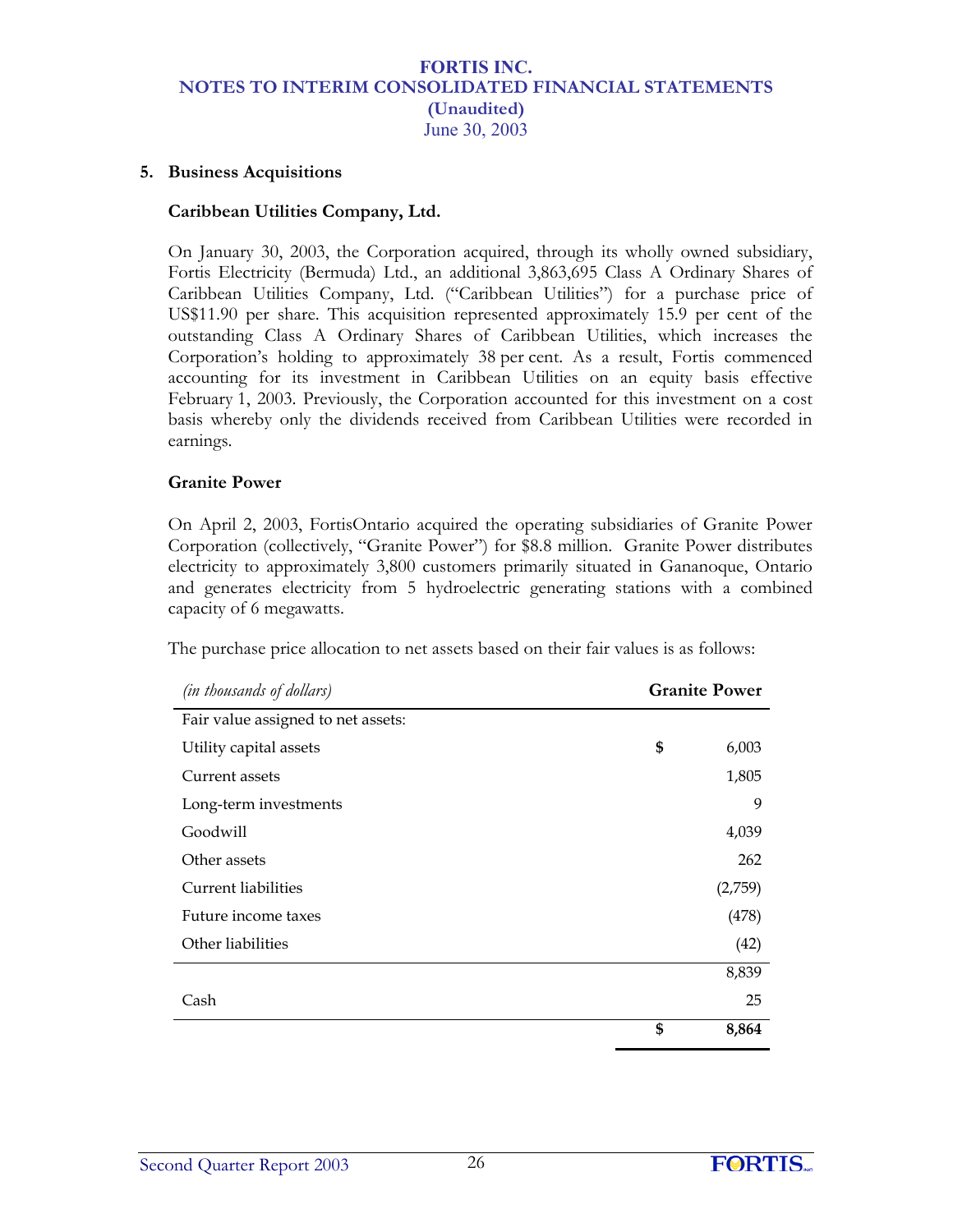### **6. Long-term Debt**

#### **Corporate**

Convertible Debentures

On May 20, 2003, Fortis issued US\$10 million of unsecured subordinated convertible debentures which are redeemable by the Corporation at par at any time on or after May 20, 2008, and are convertible, at the option of the holder, into the Corporation's common shares at US\$47.86 per share. The debentures are subordinated to all other indebtedness of the Corporation, other than subordinated indebtedness ranking equally to the Debentures.

The convertible subordinated debentures are being accounted for in accordance with their substance and are presented in the financial statements in their component parts, measured at their respective fair values at the time of issue.

### **Belize Electricity**

Belize Electricity secured a BZ\$10 million (CDN\$7 million), 10.5 per cent, 5-year loan from the First Caribbean International Bank. As of June 30, 2003, BZ\$2.5 million had been drawn on this facility.

# **FortisOntario**

FortisOntario has drawn \$5 million on its revolving demand loan to finance the acquisition of Granite Power.

# **7. Contingent Liability**

Cornwall Electric was acquired from Enbridge Consumers Electricity Inc. ("Enbridge") on October 17, 2002. In May 2003, Cornwall Electric received the Canada Customs and Revenue Agency ("CCRA") reassessment disallowing amounts claimed as capital cost allowance ("CCA") in respect of a Class 14 asset of Cornwall Electric. As a result, the CCA deductions totalling \$2,095,511 claimed during the 1998 to 2001 taxation years were disallowed and Cornwall Electric was ordered to pay \$0.7 million in taxes and interest. Cornwall Electric has also paid \$0.5 million in taxes and interest to the Ministry of Finance of Ontario regarding the CCA claim during the 1998 to 2001 taxation years. Both these amounts have been recovered from Enbridge under the indemnity in the purchase and sale agreement with Enbridge. The opening undepreciated capital cost of the Class 14 asset is also being reduced from approximately \$19.4 million to nil. The future tax asset associated with this Class 14 asset is currently valued at approximately \$5.7 million on Cornwall Electric's balance sheet.

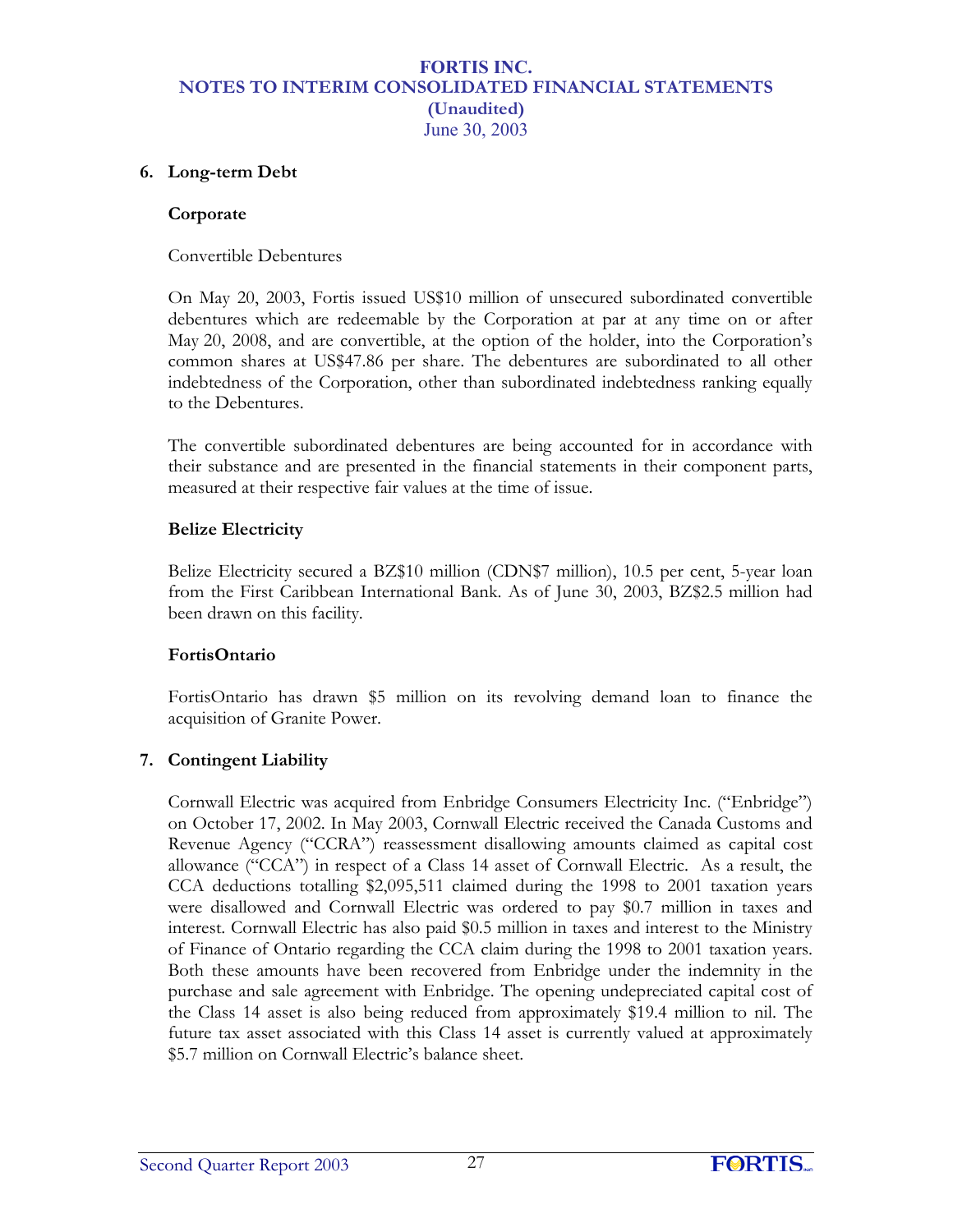### **7. Contingent Liability (cont'd)**

Cornwall Electric believes it has reported its tax position appropriately and is filing a Notice of Objection with CCRA. Should Cornwall Electric be unsuccessful in defending its position, Fortis would execute its indemnity under the purchase and sale agreement with Enbridge. The \$3.3 million potential exposure to Fortis, as estimated by management, has been recorded as an adjustment to the Cornwall Electric purchase price allocation equation, increasing both goodwill and future taxes payable.

*Fortis Inc., on occasion, may include forward-looking statements in its media releases, in other filings with Canadian regulators, in reports to shareholders and in other communications. By their very nature, forwardlooking statements are subject to certain risks and uncertainties that may cause actual results to vary from plans, objectives and estimates. Such risks and uncertainties include, but are not limited to, general economic, market and business conditions; regulatory developments, weather, competition, etc. Fortis Inc. cautions readers that should certain risks or uncertainties materialize, or should underlying assumptions prove incorrect, actual results may vary significantly from those expected.*